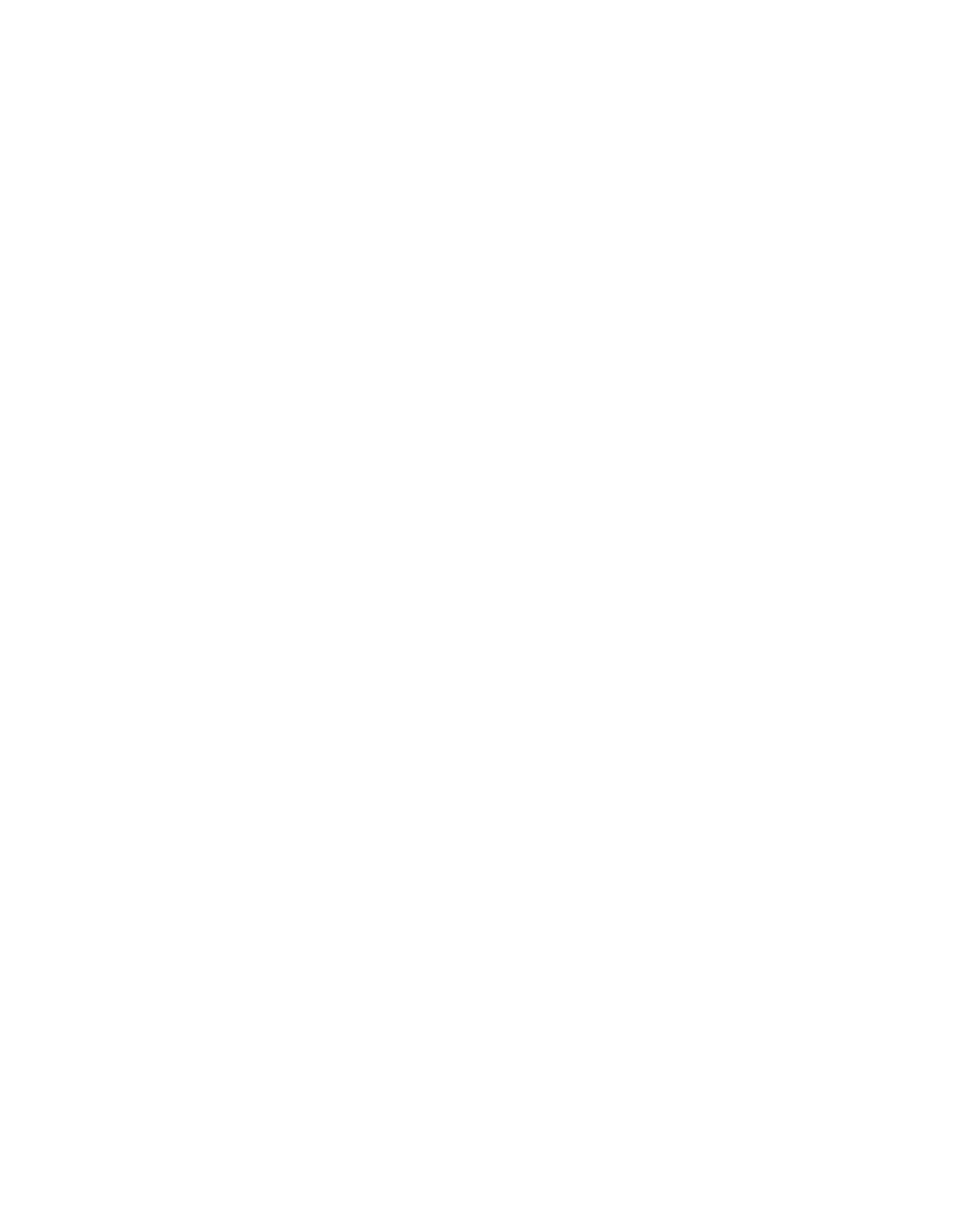### **TABLE OF CONTENTS**

| 1.  |                                                                                  |
|-----|----------------------------------------------------------------------------------|
| 1.1 | Overview of California State Law, Regulatory Requirements, and the RHNA Process2 |
| 1.2 |                                                                                  |
| 1.3 |                                                                                  |
| 2.  |                                                                                  |
| 3.  |                                                                                  |
| 3.1 |                                                                                  |
| 3.2 |                                                                                  |
| 3.3 |                                                                                  |
| 3.4 |                                                                                  |
| 4.  |                                                                                  |
| 4.1 |                                                                                  |
| 4.2 |                                                                                  |
| 4.3 |                                                                                  |

#### APPENDICES – *Items listed below are forthcoming and will be provided with the Final RHNP*

- 1. Excerpts from California Government Code Section 65584
- 2. Regional Allocation Determination Letter from HCD
- 3. RHNA Methodology Consistency Determination from HCD
- 4. Comments received on draft methodology and BCAG responses
- 5. Butte County Long-Term Regional Growth Forecasts 2018-2040
- 6. Affirmatively Furthering Fair Housing Survey Results
- 7. Public Outreach and Notices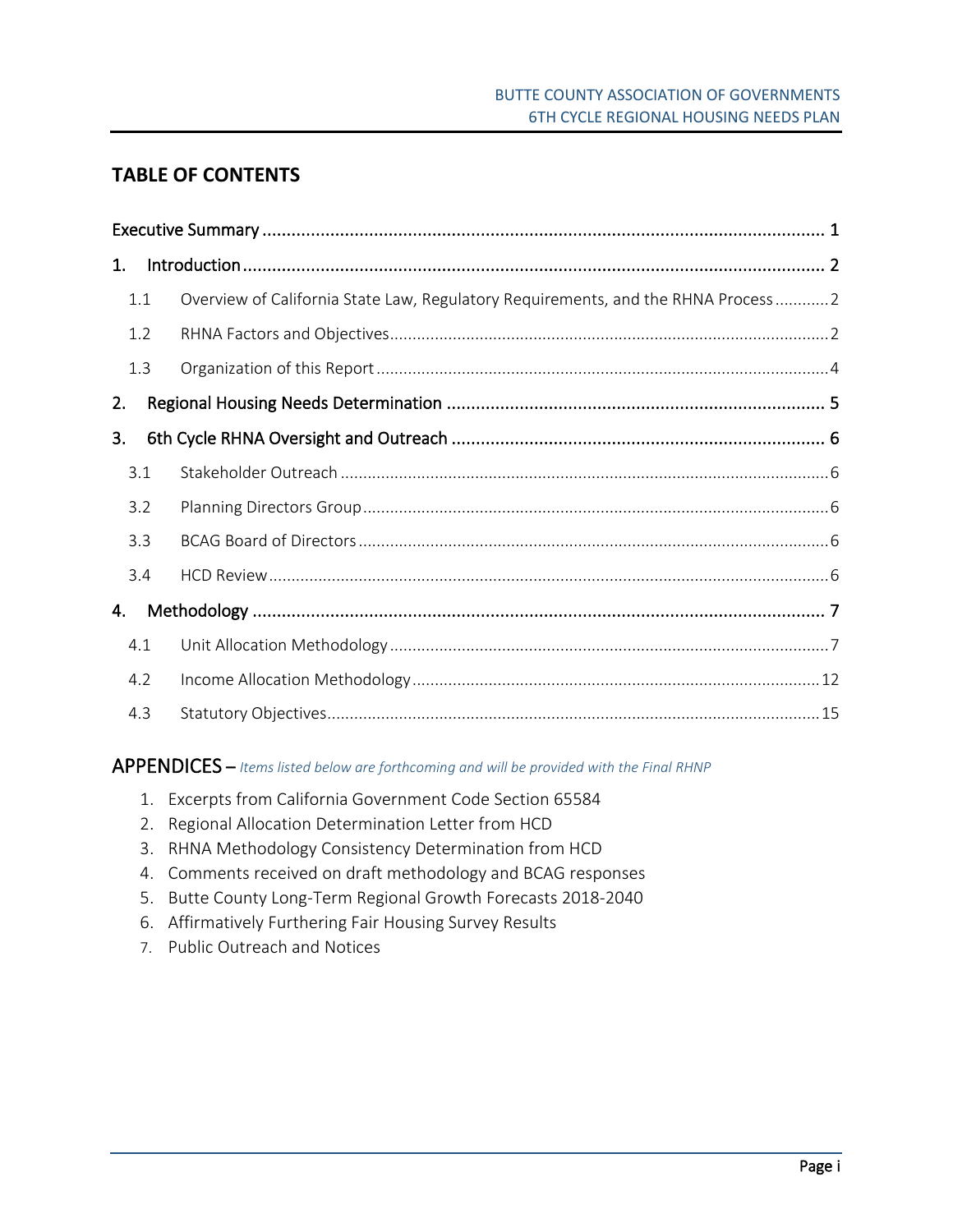#### BUTTE COUNTY ASSOCIATION OF GOVERNMENTS 6TH CYCLE REGIONAL HOUSING NEEDS PLAN

#### TABLES

| Table 1  |  |
|----------|--|
| Table 2  |  |
| Table 3  |  |
| Table 4  |  |
| Table 5  |  |
| Table 6  |  |
| Table 7  |  |
| Table 8  |  |
| Table 9  |  |
| Table 10 |  |
| Table 11 |  |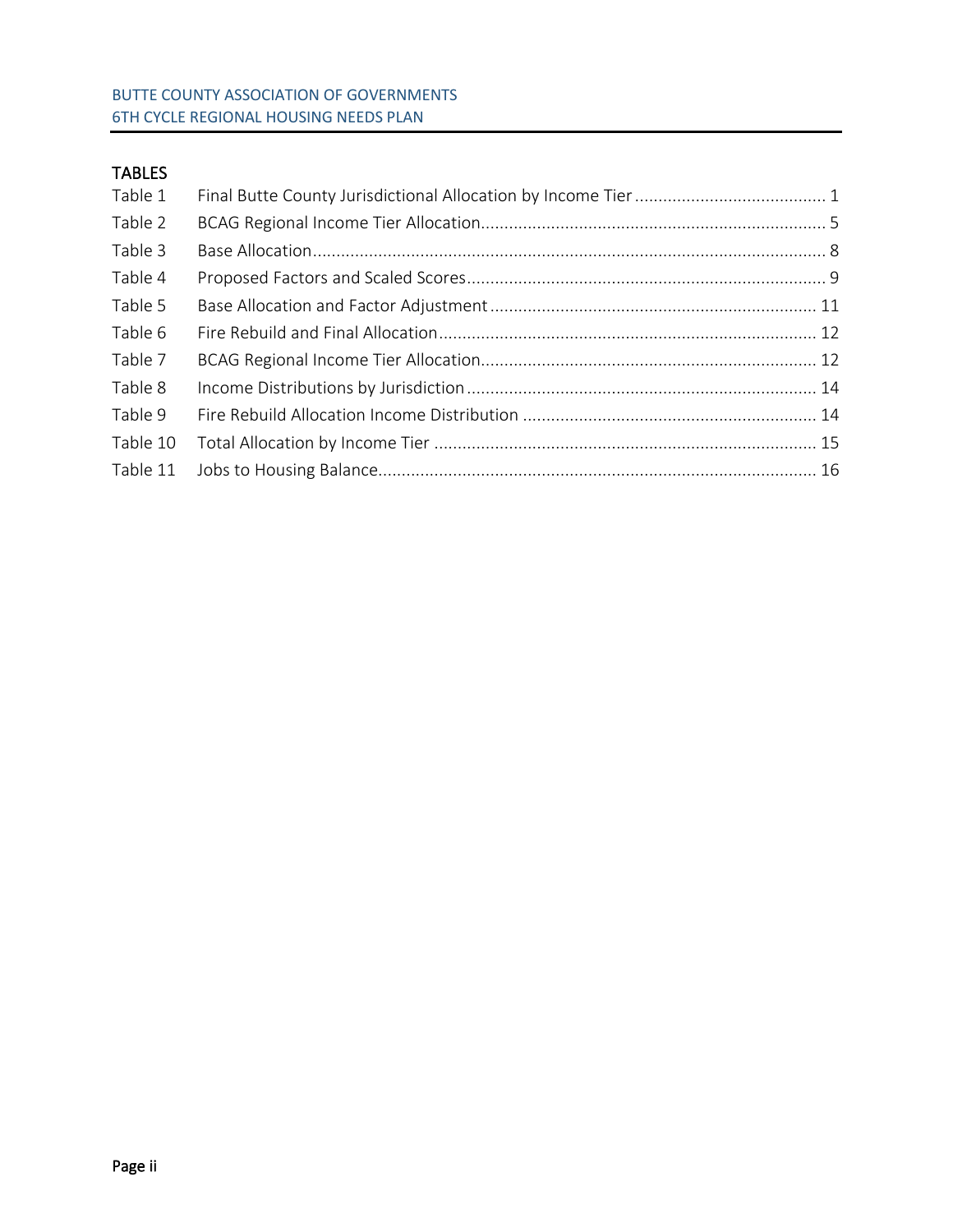## **BUTTE COUNTY ASSOCIATION OF GOVERNMENTS 6TH CYCLE REGIONAL HOUSING NEEDS PLAN**

#### **EXECUTIVE SUMMARY**

The Regional Housing Needs Allocation (RHNA) process is mandated by California law and requires all local jurisdictions to plan for their 'fair share' of housing units at all affordability levels. This Regional Housing Needs Plan (RHNP) is part of the Butte County Association of Governments' (BCAG) 6th Cycle RHNA, sometimes referred to as the "2020 update of the BCAG RHNP," covering the period from December 31, 2021, to June 15, 2030, and assigning housing need allocations to the Cities of Biggs, Chico, Gridley, Oroville, the Town of Paradise, and Butte County.

The RHNA process consists of several key steps. First, the California Department of Housing and Community Development (HCD) allocates a specified number of housing units to the region, segmented into four income affordability levels: very low-income, low-income, moderate-income, and above moderate-income. For this 6th Cycle RHNA, the BCAG region received an allocation of 15,506 units: 6,703 units to accommodate regular growth and an additional 8,803 units to rebuild those lost in the 2018 Camp Fire. The next step is typically facilitated by the region's council of governments, in this case, BCAG, which develops a methodology to allocate units by income level to each jurisdiction within the region and incorporates the approved methodology into an RHNP. When the RHNP is complete, local jurisdictions must plan to accommodate the development of their respective allocation of units in each income group through the Housing Element of their General Plans, as required by State law.

The California Government Code requires the RHNA methodology to further five specific objectives and incorporate a series of factors. These objectives and factors primarily serve to further fair housing goals and overcome historical income segregation patterns across the state by directing new units in relatively job-rich and high-amenity areas within each region.

This Regional Housing Needs Plan (RHNP) summarizes BCAG's RHNA process, describing the planning process, methodologies, and outcomes. Table 1 shows the final RHNA allocation across jurisdictions in Butte County, using the State-approved allocation methodology that incorporates the required objectives and factors.

|                     |                 | <b>Affordability Tier</b> |          |                |              |  |  |  |
|---------------------|-----------------|---------------------------|----------|----------------|--------------|--|--|--|
| <b>Jurisdiction</b> | Very Low<br>Low |                           | Moderate | Above Moderate | <b>Total</b> |  |  |  |
| City of Biggs       | 36              |                           | 12       | 32             | 81           |  |  |  |
| City of Chico       | 1,101           | 507                       | 770      | 1,110          | 3,488        |  |  |  |
| City of Gridley     | 118             | 41                        | 30       | 156            | 345          |  |  |  |
| City of Oroville    | 171             | 6                         | 73       | 375            | 625          |  |  |  |
| Town of Paradise    | 383             | 374                       | 1,319    | 5,103          | 7,179        |  |  |  |
| Unincorporated      | 272             | 361                       | 998      | 2,157          | 3,788        |  |  |  |
| <b>County Total</b> | 2.081           | 1.290                     | 3,202    | 8.933          | 15,506       |  |  |  |

#### TABLE 1 FINAL BUTTE COUNTY JURISDICTIONAL ALLOCATION BY INCOME TIER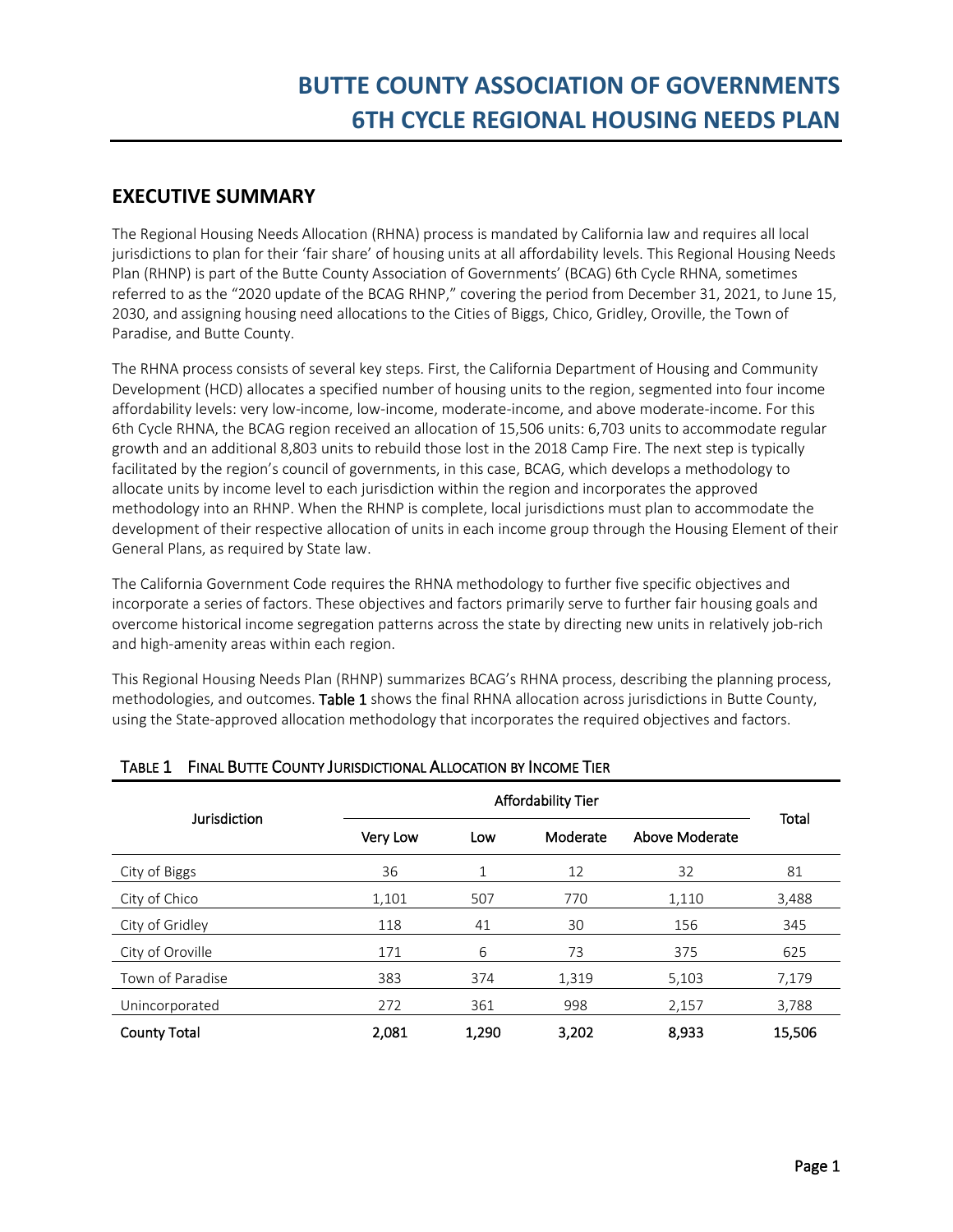#### **1. INTRODUCTION**

#### **1.1 OVERVIEW OF CALIFORNIA STATE LAW, REGULATORY REQUIREMENTS, AND THE RHNA PROCESS**

State law requires that all regional governing bodies, counties, and cities work with the California Department of Housing and Community Development (HCD) to participate in the Regional Housing Needs Allocation (RHNA) process. A central goal of the RHNA process is to meet the housing needs of people at all income levels through effective planning at the State, regional, and local levels. Councils of governments, like the Butte County Association of Governments (BCAG), play a fundamental role in the process.

The following describes the RHNA process and the respective duties at the State, regional, and local levels for the BCAG region:

#### 1. HCD Provides a Regional Determination

HCD calculates the regional housing needs assessment, segmented into four income affordability tiers, to accommodate regular growth in the region. The determination is largely based on regional projections of new household growth from the California Department of Finance (DOF) and consultation with the local council of governments, in this case, BCAG. In addition to the regular growth allocation, for the 6th RHNA Cycle, HCD provided a fire rebuild allocation to the BCAG region in recognition of the units lost in the 2018 Camp Fire. These units are also segmented by income tier, based on the affordability levels of the actual units destroyed.

#### 2. Regional Government Develops Allocation Methodology

Once HCD provides its determination of regional housing needs, the council of governments works in coordination with its member jurisdictions to develop a methodology for allocating the housing needs amongst the region's jurisdictions by income level.

#### 3. Local Jurisdictions Adopt Housing Element Policies based on RHNA Allocations

Once local jurisdictions receive their allocation of units, they must update the Housing Element of their General Plans to accommodate their respective allocations over the eight-year RHNA cycle. When each Housing Element is complete, it is submitted to HCD for certification and confirmation that it meets all legal requirements and will accommodate the assigned RHNA.

#### **1.2 RHNA FACTORS AND OBJECTIVES**

The role of BCAG and other regional planning agencies in the RHNA, as described in California Government Code Section 65584.04 is to, "develop, in consultation with the department [HCD], a proposed methodology for distributing the existing and projected regional housing needs to cities…and counties within the region..." While BCAG is ultimately responsible for shaping the overall methodology used to allocate the regional housing needs determination and can use considerable discretion when doing so, the allocation methodology must further specific objectives and consider specific factors established by State law.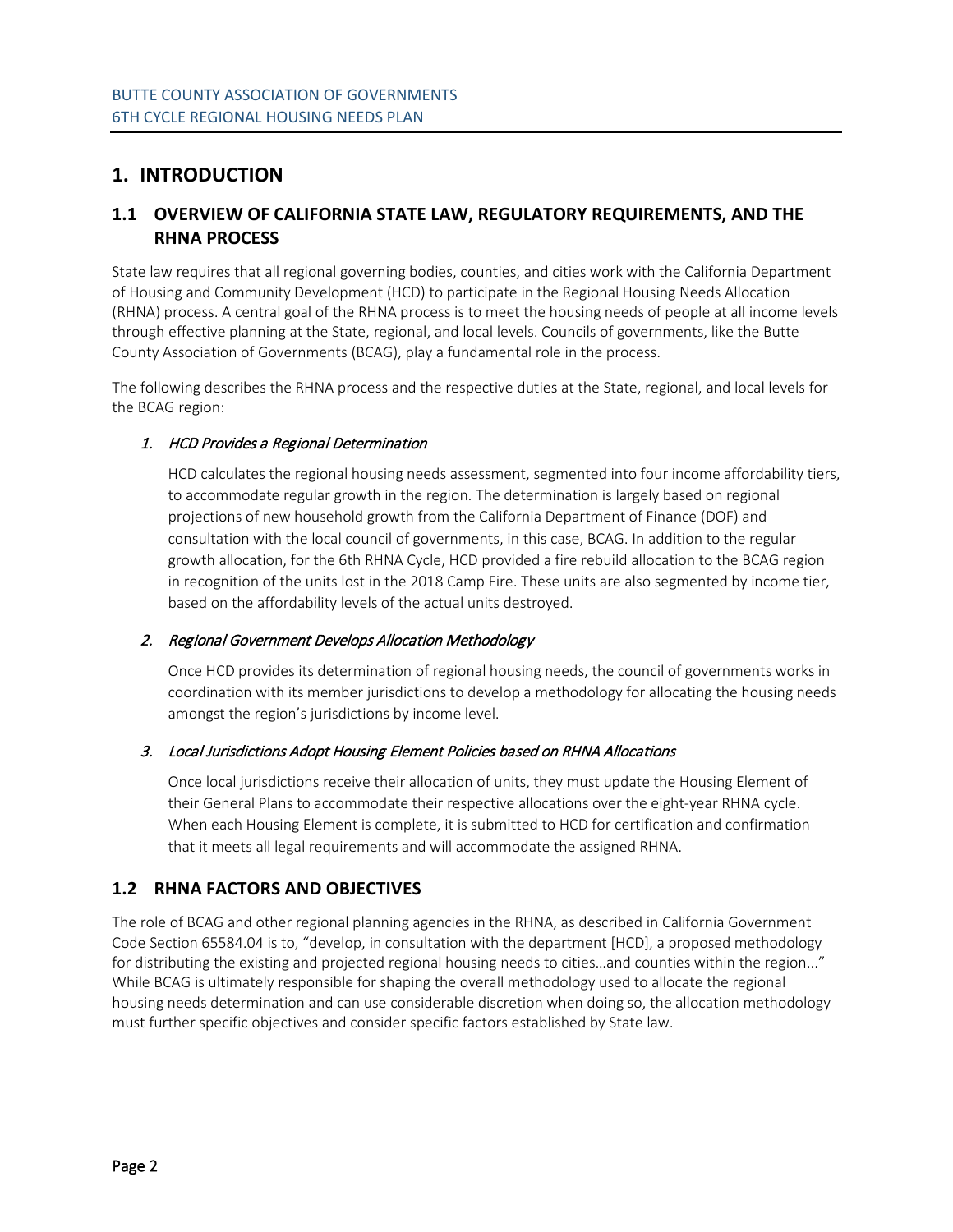#### *Objectives*

California Government Code identifies five objectives that adopted allocation methodologies must "further." These objectives are copied from Section 65584(d) of the Government Code:

- *1. Increasing the housing supply and the mix of housing types, tenure, and affordability in all cities and counties within the region in an equitable manner, which shall result in each jurisdiction receiving an allocation of units for low- and very low-income households.*
- *2. Promoting infill development and socioeconomic equity, the protection of environmental and agricultural resources, the encouragement of efficient development patterns, and the achievement of the region's greenhouse gas reductions targets provided by the California Air Resources Board pursuant to Section 65080.*
- *3. Promoting an improved intraregional relationship between jobs and housing, including an improved balance between the number of low-wage jobs and the number of housing units affordable to lowwage workers in each jurisdiction.*
- *4. Allocating a lower proportion of housing need to an income category when a jurisdiction already has a disproportionately high share of households in that income category, as compared to the countywide distribution of households in that category from the most recent American Community Survey.*
- 5. *Affirmatively furthering fair housing, which for the purposes of this process means 'taking meaningful actions, in addition to combating discrimination, that overcome patterns of segregation and foster inclusive communities free from barriers that restrict access to opportunity based on protected characteristics. Specifically, affirmatively furthering fair housing means taking meaningful actions that,*  taken together, address significant disparities in housing needs and in access to opportunity, replacing *segregated living patterns with truly integrated and balanced living patterns, transforming racially and ethnically concentrated areas of poverty into areas of opportunity, and fostering and maintaining compliance with civil rights and fair housing laws.'*

Section 4, *Methodology,* of this report details how these objectives are furthered by BCAG's adopted methodology for the 6th Cycle RHNA.

#### *Factors*

While the Government Code's objectives are goals for the methodology to achieve, factors are specific considerations that must be evaluated when developing the allocation methodology and incorporated in the adopted methodology, where appropriate. There are 15 factors the methodology must consider, outlined in Government Code Section 65584.04(e) and summarized herein. The full text appearing in the Government Code is provided in Appendix 1:

- 1. Lack of capacity for sewer or water service due to decisions outside jurisdiction's control
- 2. Availability of land suitable for urban development
- 3. Lands protected from urban development under existing federal or state programs
- 4. County policies to preserve prime agricultural land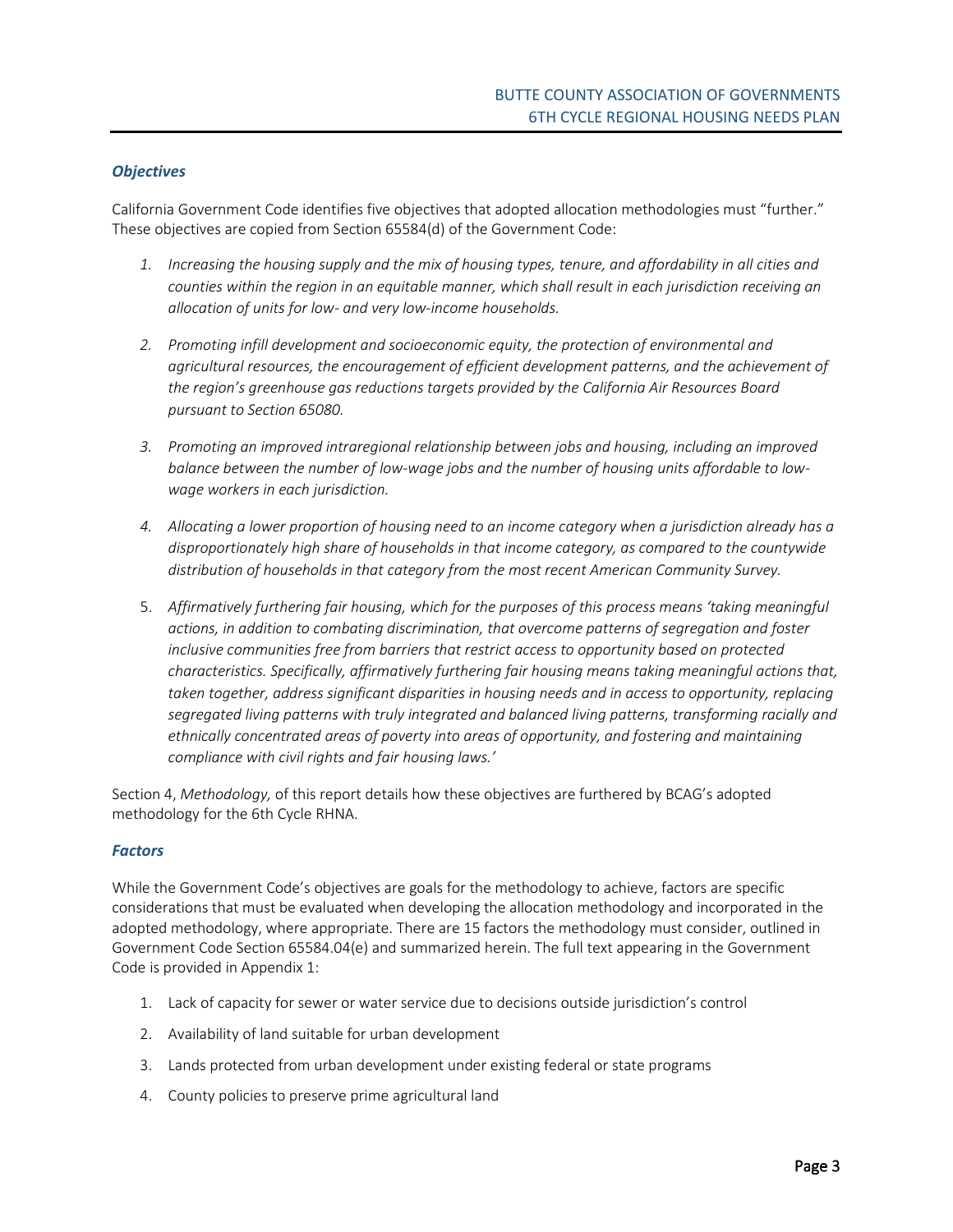#### BUTTE COUNTY ASSOCIATION OF GOVERNMENTS 6TH CYCLE REGIONAL HOUSING NEEDS PLAN

- 5. Distribution of household growth in the Regional Transportation Plan (RTP) and opportunities to maximize use of transit and existing transportation infrastructure
- 6. Jurisdictional agreements to direct growth toward incorporated areas
- 7. Loss of deed-restricted affordable units
- 8. Housing needs of farmworkers
- 9. Housing needs generated by a university within the jurisdiction
- 10. Existing and projected jobs and housing relationship, particularly low-wage jobs and affordable housing
- 11. Households paying more than 30 percent and more than 50 percent of their income in rent
- 12. The rate of overcrowding
- 13. Housing needs of individuals and families experiencing homelessness
- 14. Units lost during a state of emergency that have yet to be replaced
- 15. The region's greenhouse gas targets

Items 11 through 15, and the clause in item 10 calling for special consideration of the balance between lowwage jobs and affordable housing, are new requirements for the 6th Cycle RHNA. All other required factors have been carried forward from the 5th Cycle RHNA.

#### **LOCAL JURISDICTION SURVEY ON FACTORS**

Government Code Section 65584.04(b) stipulates that BCAG must survey all member jurisdictions for information regarding the required factors, specifically to "…review and compile information that will allow the development of a methodology based upon the issues, strategies, and actions that are included, as available, in an Analysis of Impediments to Fair Housing Choice or an Assessment of Fair Housing…" prepared for any jurisdictions in the region. BCAG and its RHNP consultant, PlaceWorks, conducted a survey of all six member jurisdictions from June 2 to June 10, 2020. The results of the survey are included in Appendix 6.

#### **1.3 ORGANIZATION OF THIS REPORT**

The following sections of this report describe the 6th Cycle RHNA process specific to Butte County:

- Section 1 provides an overview of State law, RHNA factors and objectives, and the organization of this report.
- Section 2 details the process by which HCD calculated the 6th Cycle regional housing needs determination for Butte County.
- Section 3 details BCAG's oversight of the methodology development and public engagement.
- Section 4 details the adopted methodology with which BCAG is allocating the assigned units, segmented by income tier, among each member jurisdiction, including the Cities of Biggs, Chico, Gridley, and Oroville; the Town of Paradise; and Butte County.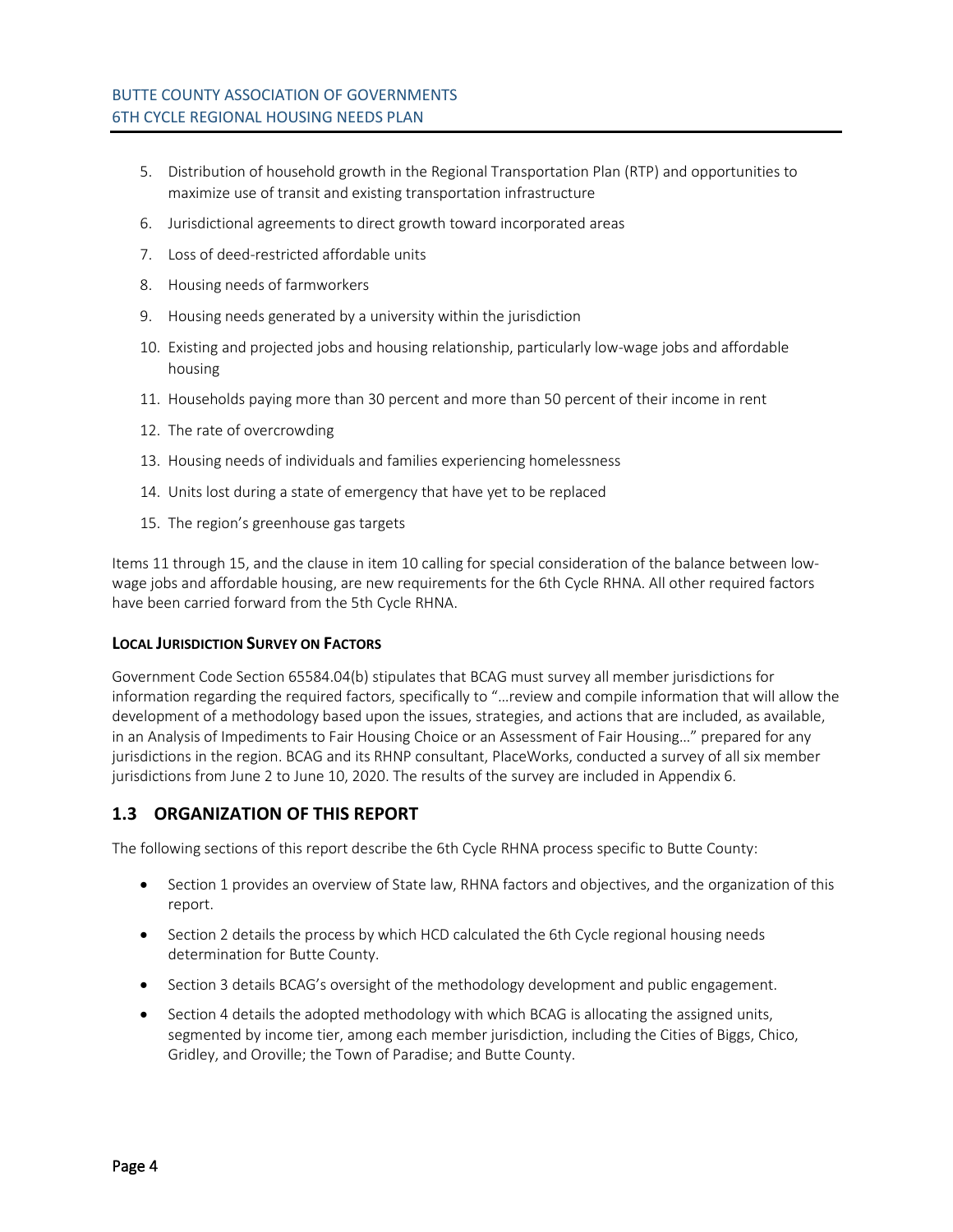#### **2. REGIONAL HOUSING NEEDS DETERMINATION**

The final BCAG regional housing needs determination for the 6th Cycle RHNA is 15,506 units, which includes 6,703 units for regular growth and 8,803 units as a fire rebuild allocation. As is typical, the determination includes an allocation of units by affordability tier. BCAG's basic allocation is based on growth anticipated over the eight-year RHNA Cycle and is referred to herein as the 'regular growth' allocation. The fire rebuild allocation is unique to the region during the 6th Cycle RHNA process, and stems from the November 2018 Camp Fire, which destroyed over 14,500 homes in the Town of Paradise and unincorporated Butte County. The region's allocation of units by income tier for both regular growth and fire rebuild is detailed in Table 2.

| Income Level   | Regular Growth |                   | Fire Rebuild   |            | All Units Combined |            |  |
|----------------|----------------|-------------------|----------------|------------|--------------------|------------|--|
|                | Unit Percent   | <b>Unit Total</b> | Unit Percent   | Unit Total | Unit Percent       | Unit Total |  |
| Very low       | 26.4%          | 1,771             | 3.5%           | 310        | 13.4%              | 2,081      |  |
| Low            | 14.6%          | 980               | 3.5%           | 310        | 8.3%               | 1,290      |  |
| Moderate       | 15.8%          | 1.060             | 24.3%          | 2.142      | 20.7%              | 3,202      |  |
| Above Moderate | 43.1%<br>2,892 |                   | 68.6%<br>6.041 |            | 57.6%              | 8.933      |  |
| <b>Total</b>   | 100%           | 6,703             | 100%           | 8,803      | 100%               | 15,506     |  |

#### TABLE 2 BCAG REGIONAL INCOME TIER ALLOCATION

Note: Due to rounding, percentages may not total precisely.

BCAG's RHNA process began with an extensive, six-month consultation between HCD and BCAG staff, from December 2019 through May 2020, covering the methodology, data sources, and timeline for HCD's determination of the regional housing need. The full text of HCD's final determination to BCAG is provided in Appendix 2.

The 6,703-unit regular growth allocation was calculated by HCD using American Community Survey (ACS) estimates of the current Butte County population in residential housing (not living in group quarters, such as dorms) and projections of population and household growth developed by the DOF for the eight-year RHNA period (2022 through 2030), adjusted based on the following ACS indicators of current unmet housing need: vacancy rates, overcrowding rates, replacement need for decommissioned housing, and cost burden rates of households paying greater than 30 and 50 percent of household income toward housing.

HCD then segmented the assessed regional need into four income affordability tiers based on ACS data on household income and the area median income (AMI) of the region, which is currently \$48,433. The income affordability tiers are calculated, using the following percentages of Butte County's AMI:

- Very Low Income: 0–50 percent of AMI
- Low Income: 51–80 percent of AMI
- Moderate Income: 81–120 percent of AMI
- Above-Moderate Income: over 120 percent of AMI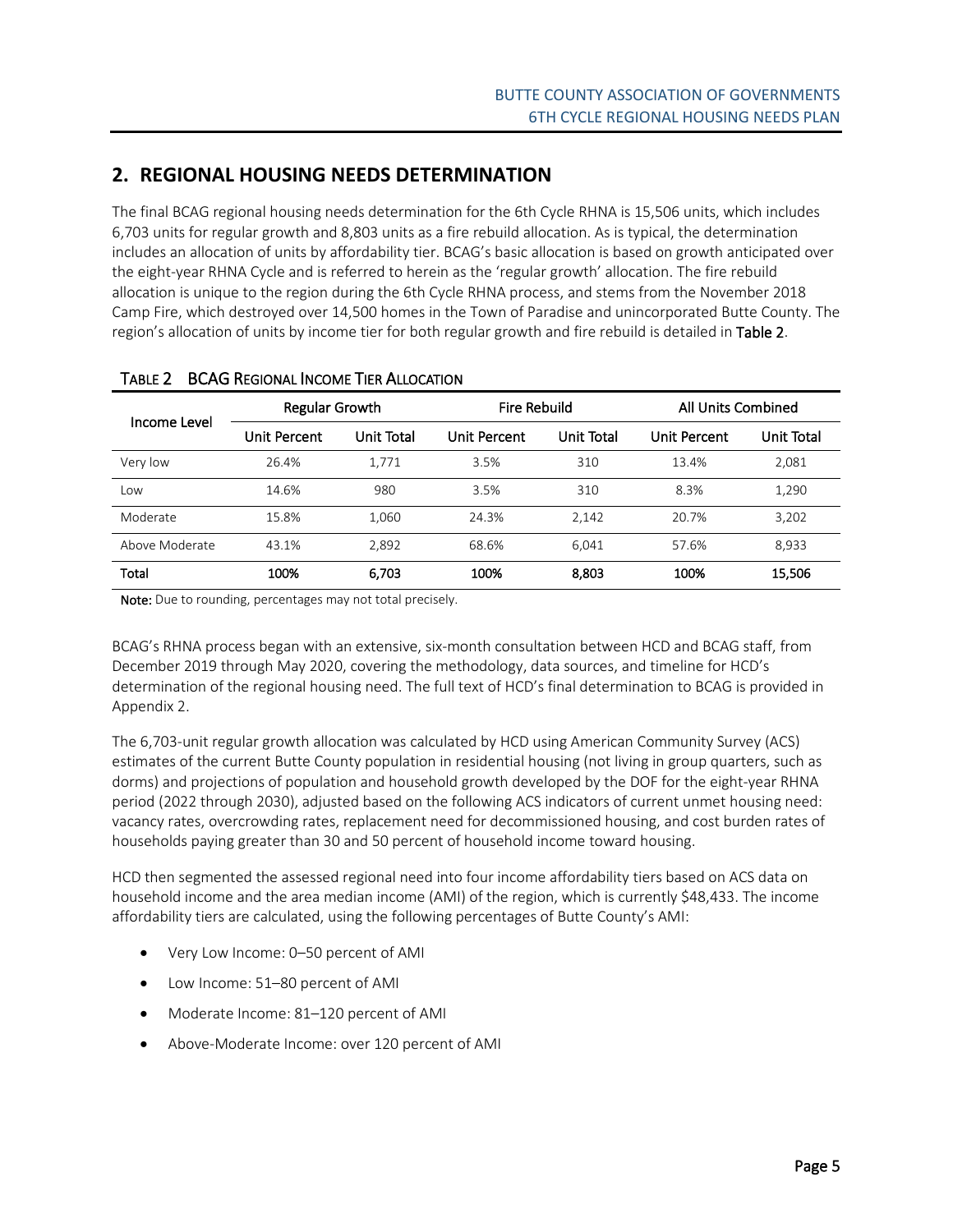The fire rebuild allocation included in the regional determination represents the number of units lost in the Camp Fire that might be rebuilt during the eight-year RHNA cycle, based on HCD's consultation process with BCAG. The affordability tiers assigned to the fire rebuild units are based on the actual income-affordability levels of the units that were lost in the Camp Fire. Table 2 summarizes Butte County's total regional allocation of units in each affordability tier for both the fire rebuild units and the regular growth units.

In 2020, just as this RHNP was being completed, the region experienced another deadly and destructive wildfire season, which included the Bear Fire that destroyed more than 1,500 homes. Because these units are not accounted for in the current RHNA determination, they are also not considered in the allocation methodology described in Section 4 of this RHNP.

### **3. 6TH CYCLE RHNA OVERSIGHT AND OUTREACH**

The 6th Cycle RHNA methodology for the BCAG region was informed by input from stakeholders and developed in close coordination with the BCAG Planning Directors Group (PDG), with guidance and oversight from the BCAG Board of Directors and consultation with HCD.

#### **3.1 STAKEHOLDER OUTREACH**

BCAG staff, in consultation with member jurisdictions, identified stakeholders to engage in the 6th Cycle RHNA. On May 19, 2020, BCAG held an RHNP Stakeholder Workshop to review the process and goals of the RHNA and engage in a thoughtful discussion of the factors to be incorporated in the RHNA methodology. At the direction of the PDG, BCAG consultants held additional conversations with representatives from the California State University Chico North State Planning and Development Collective to closely review the factors for affirmatively furthering fair housing, discussed in section 4.1 of this document.

#### **3.2 PLANNING DIRECTORS GROUP**

The BCAG PDG, composed of senior planning staff from all six member jurisdictions, served as the technical advisory group for the 6th Cycle RHNA. The PDG held five meetings to review data and draft materials and provide critical input on the RHNA methodology, offering valuable insights and feedback to inform the RHNA through direct communications with BCAG staff and consultants throughout its development. In June 2020, PDG members also participated in the member survey included in Appendix 6. PDG's guidance was particularly instrumental in addressing data gaps resulting from the drastic impact of the Camp Fire to the region, which is not reflected in data sources typically used in the RHNA process.

#### **3.3 BCAG BOARD OF DIRECTORS**

The BCAG Board of Directors is composed of one elected representative from each of the four member cities and the Town of Paradise, as well as all the County's five Supervisors. As the governing body of BCAG, the Board is responsible for all policy decisions and served to approve the draft and final RHNA methodology. The Board of Directors was engaged throughout the methodology development, representing the interests of constituents and working collaboratively to achieve an equitable and mutually agreeable methodology that fulfills all legal requirements.

#### **3.4 HCD REVIEW**

Pursuant to California Government Code Section 65584.04(i), HCD is required to review draft RHNA methodologies to determine whether the methodology furthers the statutory objectives described in Government Code Section 65584(d). On August 10, 2020, BCAG submitted the draft methodology for 60-day review by HCD. On October 9, 2020, HCD responded, finding that the draft BCAG RHNA Methodology furthers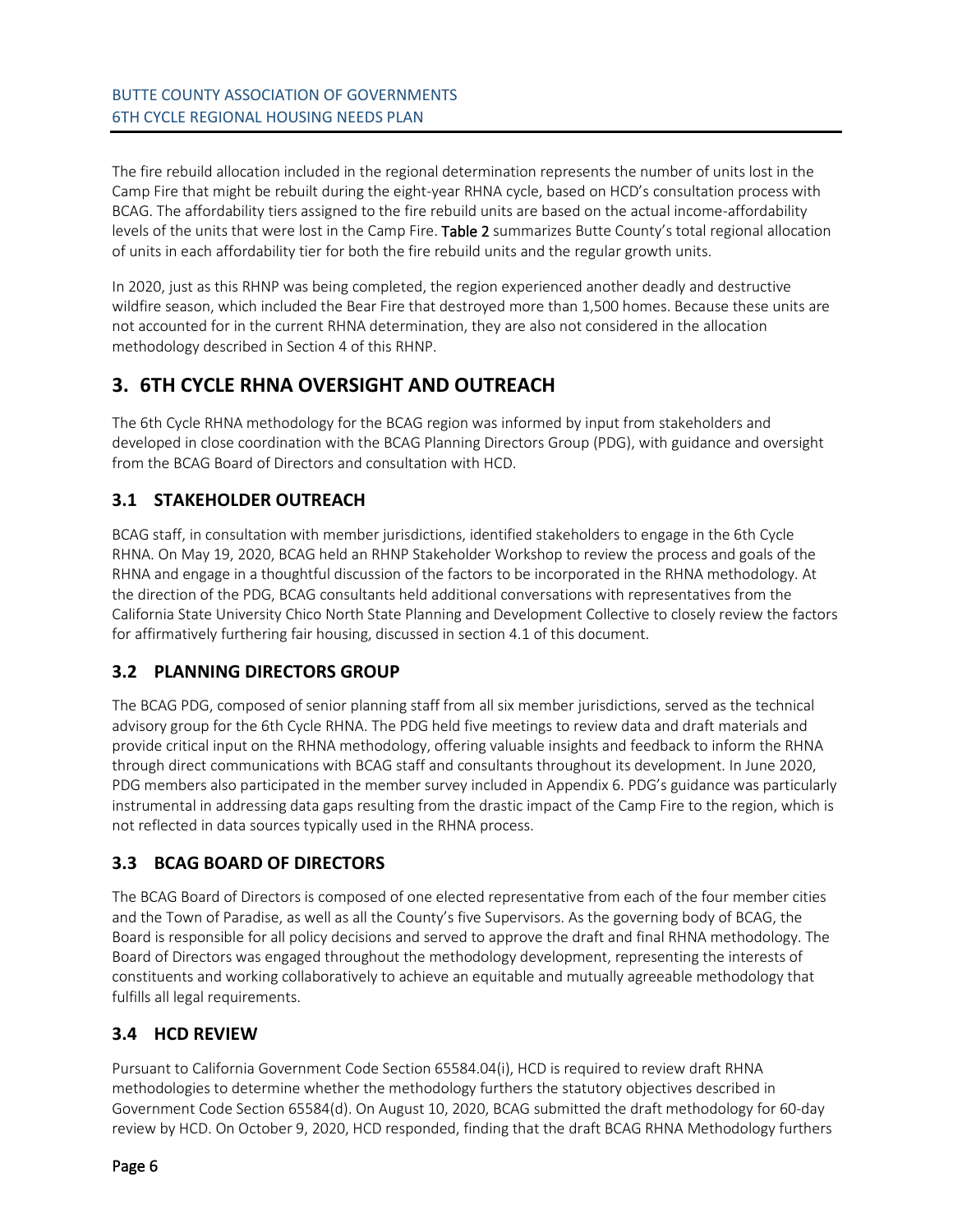the five statutory objectives of RHNA conditional upon one revision: to include an allocation of at least one low-income unit for the City of Biggs. This revision meets the California Government Code Section 65584(d)(1) requirement that each jurisdiction receive an allocation of at least one unit for low- and very low-income households.

HCD's review also includes a detailed analysis of how the draft methodology furthers each of the statutory objectives. Regarding objective 2, HCD noted an openness to increasing the weighting of the methodology factors (described in Section 4.1). The complete review from HCD is provided as Appendix 3.

In response to HCD's findings, the draft methodology was revised to reallocate one low-income unit from the City of Chico to the City of Biggs, and to reallocate one very low-income unit from the City of Biggs to the City of Chico, which ensures that each jurisdiction's total allocation is not impacted by the revision and that the region continues to meet its affordability requirements for each income tier.

Following consideration of HCD's openness to and adjusted factor weighting, BCAG elected to maintain the factor weighting included in the draft methodology. During the process of developing the draft methodology, PDG members considered multiple factor-weighting alternatives. After careful consideration, members of the PDG supported a weighting of 10 percent for each of the five factors and a weighting of 50 percent for the base allocation (the baseline and factor weighting are discussed in detail in Section 4).

## **4. METHODOLOGY**

This section provides a description of the adopted methodology to allocate housing units by income level among the BCAG member jurisdictions, the process for developing the methodology, and how the methodology addresses the statutory requirements for furthering the five RHNA objectives identified in Government Code Section 65584(d). The methodology consists of two primary components: the spatial allocation of units to each jurisdiction and the distribution of units by income tier. Following is an overview of the methodology for each component.

#### **4.1 UNIT ALLOCATION METHODOLOGY**

The unit allocation methodology applies five weighted factors to distribute the regular growth allocation across BCAG's six-member jurisdictions. The fire rebuild allocation is separately assigned to the jurisdictions that lost units in the Camp Fire (the Town of Paradise and unincorporated Butte County) based on the total rebuild units assigned and each jurisdiction's proportionate loss of units in the fire.

#### **REGULAR GROWTH ALLOCATION**

To distribute the regular growth allocation among the jurisdictions, the methodology starts with assigning a base allocation, which is the product of the jurisdictions' forecasted share of regular growth in the 2018–2040 BCAG Growth Forecast, provided in Appendix 5, and the regular growth allocation. The base allocation establishes a foundational allocation that recognizes the significant capacity differences between jurisdictions and provides for an allocation that is suitable for each jurisdiction's existing size. For example, the most populous city in the region, Chico, has approximately 57 times more housing units than the least populous city, Biggs. The 2018–2040 BCAG Growth Forecast reflects these differences and attributes 45 percent of anticipated regional housing growth to Chico and only 1.3 percent to Biggs. These projections represent a local housing unit increase of 31.2 percent in Biggs and only 18.7 percent in Chico, so Biggs (as an example) is still receiving a larger percentage of the base allocation than Chico relative to its current housing total. The base allocation is shown in Table 3.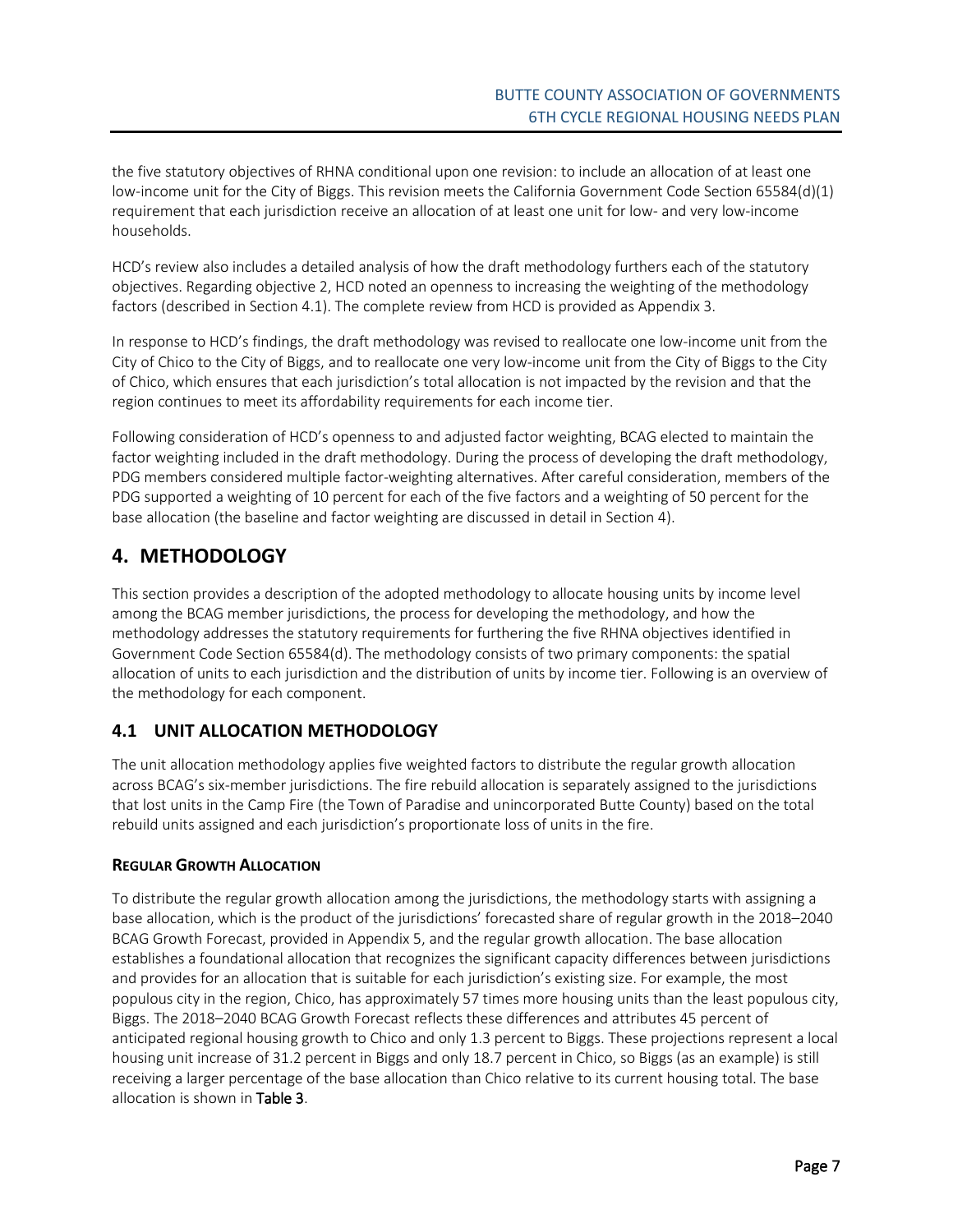#### TABLE 3 BASE ALLOCATION

| Jurisdiction          | Jurisdictional Percent of Regional Growth in<br>2018-2040 Growth Forecast | <b>Base Allocation</b> |
|-----------------------|---------------------------------------------------------------------------|------------------------|
| <b>Biggs</b>          | 1.3%                                                                      | 87                     |
| Chico                 | 45.0%                                                                     | 3,016                  |
| Gridley               | 5.4%                                                                      | 362                    |
| Oroville              | 9.7%                                                                      | 650                    |
| Paradise              | 5.6%                                                                      | 376                    |
| County Unincorporated | 33.0%                                                                     | 2,212                  |
| Total                 | 100%                                                                      | 6,703                  |

#### *Allocation Factors*

Using the base allocation as a foundation, the draft methodology adjusts each jurisdiction's regular growth allocation using five weighted factors.

In preparation for choosing the allocation factors, BCAG collected and analyzed more than 20 data layers, including:

- Jobs and jobs-housing balance
- Opportunities and constraints to development in each jurisdiction
- Preserved and protected land
- Designated agricultural land
- The distribution of household growth in the RTP (the base allocation)
- Cost-burdened households
- Overcrowding
- Homelessness
- Loss of housing units from the Camp Fire
- Wildfire risk
- Flood and erosion hazards
- Protected and/or sensitive environmental lands
- Vehicle miles traveled
- Transit connectivity
- Affordable housing stock
- HCD/Tax Credit Allocation Committee (TCAC) Opportunity Maps
- Childhood poverty status

After thoughtful consideration of all factors, the BCAG Board, with support from the PDG, agreed to use Transit Connectivity, Jobs, Wildfire Risk, Agriculture and Forest Land Preserves, and a combined HCD/TCAC Opportunity Maps and Childhood Poverty Status measure of opportunity as the factors to adjust the base allocation. Each of these measures is shown in **Table 4** and described in more detail herein.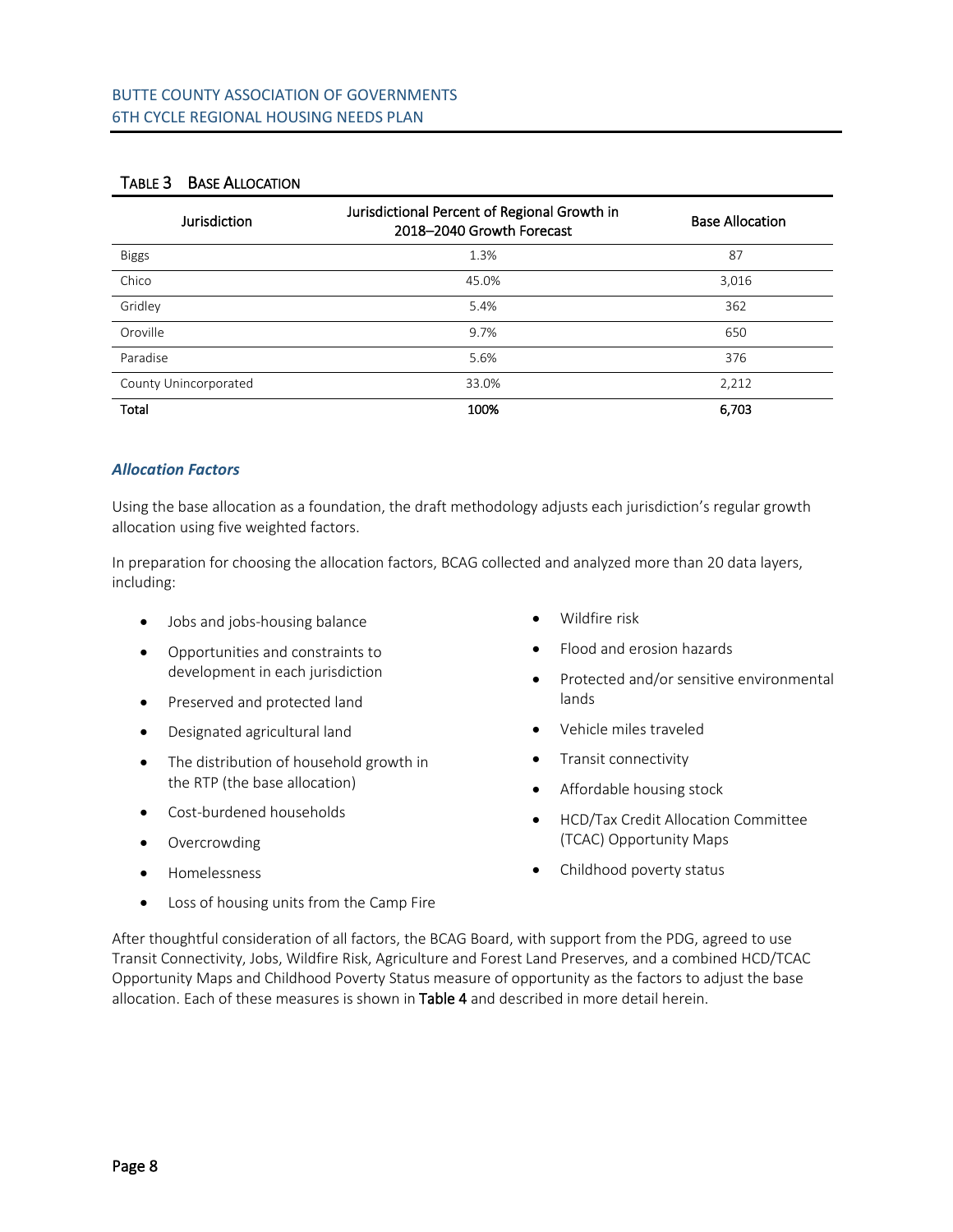|                          |                                |      |                  |                                                | Opportunity                    |                                                                |                                                     |  |
|--------------------------|--------------------------------|------|------------------|------------------------------------------------|--------------------------------|----------------------------------------------------------------|-----------------------------------------------------|--|
| Jurisdiction             | <b>Transit</b><br>Connectivity | Jobs | Wildfire<br>Risk | Agriculture<br>and Forest<br>Land<br>Preserves | HCD/TCAC<br>Opportunity<br>Map | Percent of<br>Children<br>Living Above<br>the Poverty<br>Level | Combined<br>HCD/TCAC<br>and<br>Childhood<br>Poverty |  |
| <b>Biggs</b>             | 0.57                           | 0.50 | 1.50             | 1.43                                           | 0.86                           | 0.83                                                           | 0.78                                                |  |
| Chico                    | 1.50                           | 1.50 | 1.48             | 1.24                                           | 1.50                           | 1.21                                                           | 1.50                                                |  |
| Gridley                  | 0.65                           | 0.54 | 1.50             | 1.34                                           | 0.87                           | 1.16                                                           | 1.02                                                |  |
| Oroville                 | 1.07                           | 0.76 | 1.46             | 1.32                                           | 0.79                           | 0.50                                                           | 0.50                                                |  |
| Paradise                 | 0.78                           | 0.58 | 0.50             | 1.50                                           | 0.57                           | 1.50                                                           | 1.05                                                |  |
| Unincorporated<br>County | 0.50                           | 0.74 | 1.06             | 0.50                                           | 0.50                           | 1.27                                                           | 0.84                                                |  |

#### TABLE 4 PROPOSED FACTORS AND SCALED SCORES

#### *Transit Connectivity*

Availability of transit service is a key consideration in siting housing because transit allows residents to access jobs and services without generating vehicle trips. The Transit Connectivity factor is based on the Transit Connectivity Score prepared by AllTransit for each incorporated jurisdiction and the County as a whole. The Transit Connectivity Score is a measure of how connected the average household member is to the availability of a transit ride and accessibility to jobs using transit. More information on the Transit Connectivity score and how it is developed is available in the [AllTransit Methods](https://alltransit.cnt.org/methods/AllTransit-Methods.pdf) document. BCAG consultants used the incorporated jurisdictions' and County-wide scores to derive a transit connectivity score for the unincorporated County.

#### *Jobs*

The availability of jobs in a community is an important consideration in siting housing, since residents need access to jobs for economic reasons, and the proximity of jobs to residents minimizes travel time and vehicle miles traveled (VMT). Current regional job count data is sourced from the California Employment Development Department (EDD). The distribution of jobs per jurisdiction was determined using each jurisdiction's proportion of regional jobs from the latest available (2017) Longitudinal Employer-Household Dynamics (LEHD) OnTheMap estimates. Because this distribution predated the 2018 Camp Fire, the jurisdictional jobs distribution was then adjusted to account for the fire impact and calculate the resulting Jobs Factor.

#### *Wildfire Ris*<sup>k</sup>

The 2018 Camp Fire was the deadliest wildfire in the state's history and destroyed more than 14,000 homes in Butte County. The Wildfire Risk Factor uses 2020 CalFire measures of high- and very high-wildfire risk and geographic information system (GIS) analysis to determine what percentage of each jurisdiction's land is not at a high- or very-high risk of wildfire. The intent of this factor is to prioritize the construction of homes in jurisdictions with a lower risk of wildfire.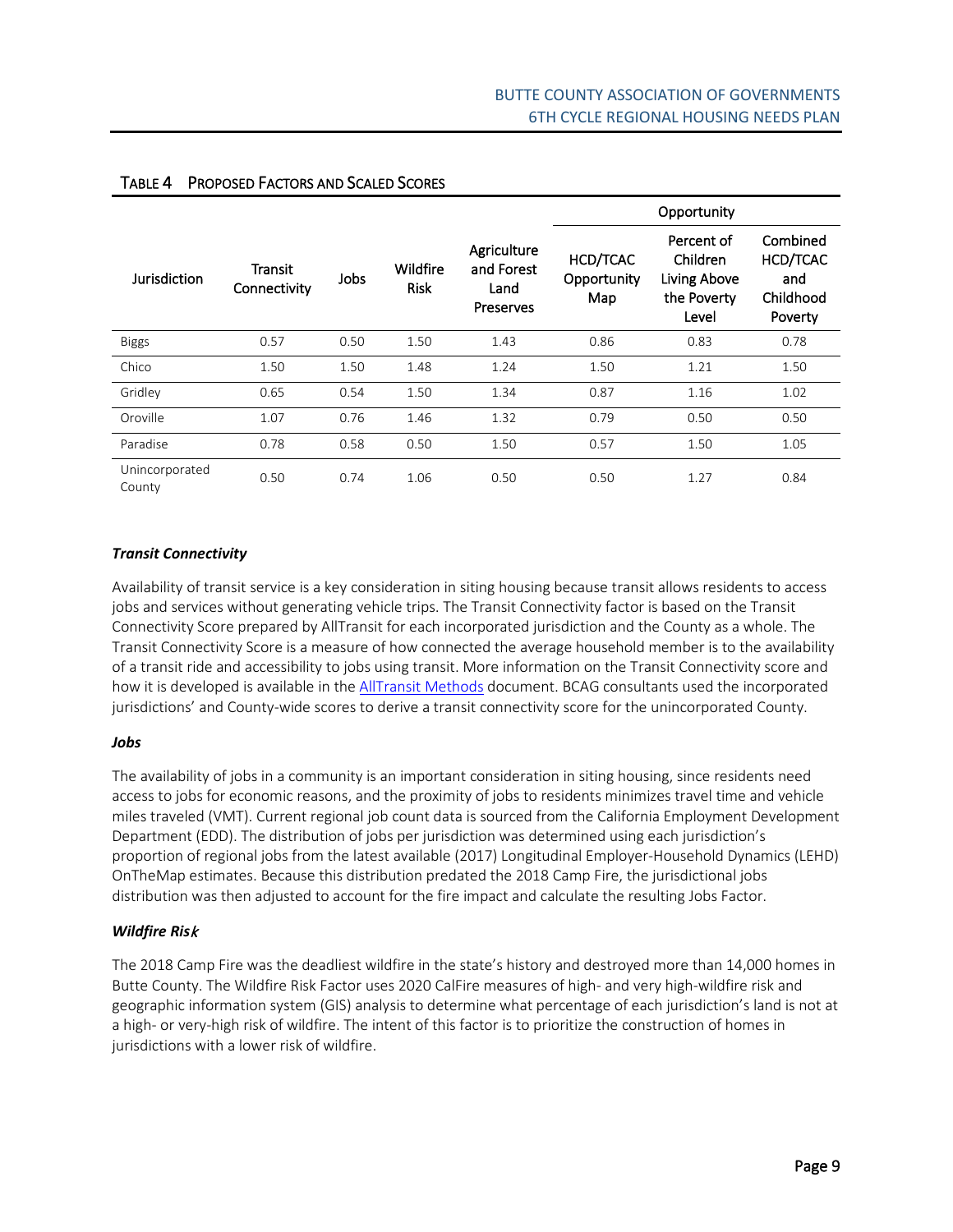#### *Agriculture and Forest Land Preserves*

Agriculture is Butte County's number one industry; in 2018, it produced more than \$680 million worth of farming products. The region has a deep commitment to protecting its agriculture lands. In addition, the region has two national forests preserved from development. The methodology used GIS analysis to determine the percentage of land in each jurisdiction not designated for agriculture or preserved as part of a national forest. The resulting percentage of land available for development makes up the Agriculture and Forest Land Preserves Factor.

#### *Opportunity*

BCAG and member jurisdictions considered both HCD/TCAC Opportunity Maps and Percent of Children Living Above the Poverty Level as potential factors to support the equitable distribution of housing units.

- The HCD/TCAC Opportunity Maps calculate opportunity scores at the census block group level using 21 indicators: Income, Adult Educational Attainment, Labor Force Participation, Job Proximity, Median Home Value, 12 environmental health/pollution indicators, 4th Grade Math Proficiency, 4th Grade Reading Proficiency, High School Graduation Rate, and Students Living Above the Federal Poverty Level.
- The Percent of Children Living Above Poverty Level measure uses 2013–2018 ACS data prepared by the U.S. Census Bureau. This measure was considered because it has been recognized as a strong indicator for evaluating the level of economic stability and opportunity for families with children in a population. In addition, childhood poverty status has implications for positive life outcomes, as recognized by the similar Students Living Above Poverty Level indicator in the HCD/TCAC Opportunity measure.

BCAG determined that a combination of these two indicators would be the best measure of economic opportunity, because neither of them seemed to represent conditions in Butte County on its own. For example, the Town of Paradise, which scored second lowest in the County using the TCAC/HCD measure, is generally recognized as offering greater opportunity than many other jurisdictions in the county; this fact is illustrated by the Percent of Children Living Above Poverty indicator.

#### *Factor Normalization*

Each of these five selected factors is normalized on a scale of 0.5 to 1.5. The normalized scale serves to support ease of computation and comparison of factors among each other, and the range of the scale (0.5 to 1.5) is large enough to impact the distribution of housing units by adjusting them up (any score between 1 and 1.5) or down (any score between 0.5 and 1) from the base allocation, but not so large that the base allocation becomes insignificant. All factors are configured so that higher scores indicate that the jurisdiction is more favorable to support housing as far as that factor is concerned, while lower scores indicate less-favorable conditions for housing. For example, jurisdictions with better transit connectivity receive higher scores for the Transit Connectivity factor and jurisdictions with high-fire risk receive a lower score for the Wildfire Risk factor resulting in more housing units assigned to jurisdictions with better transit connectivity and lower risk of wildfire.

For the Opportunity factor, which consists of two inputs, BCAG and its member jurisdictions agreed to add the normalized (0.5 to 1.5) scores of the two measures and re-normalize the sum to create a new, combined measure of opportunity. The combination addresses concentrations of poverty and maximizes access to opportunity, as measured by HCD/TCAC.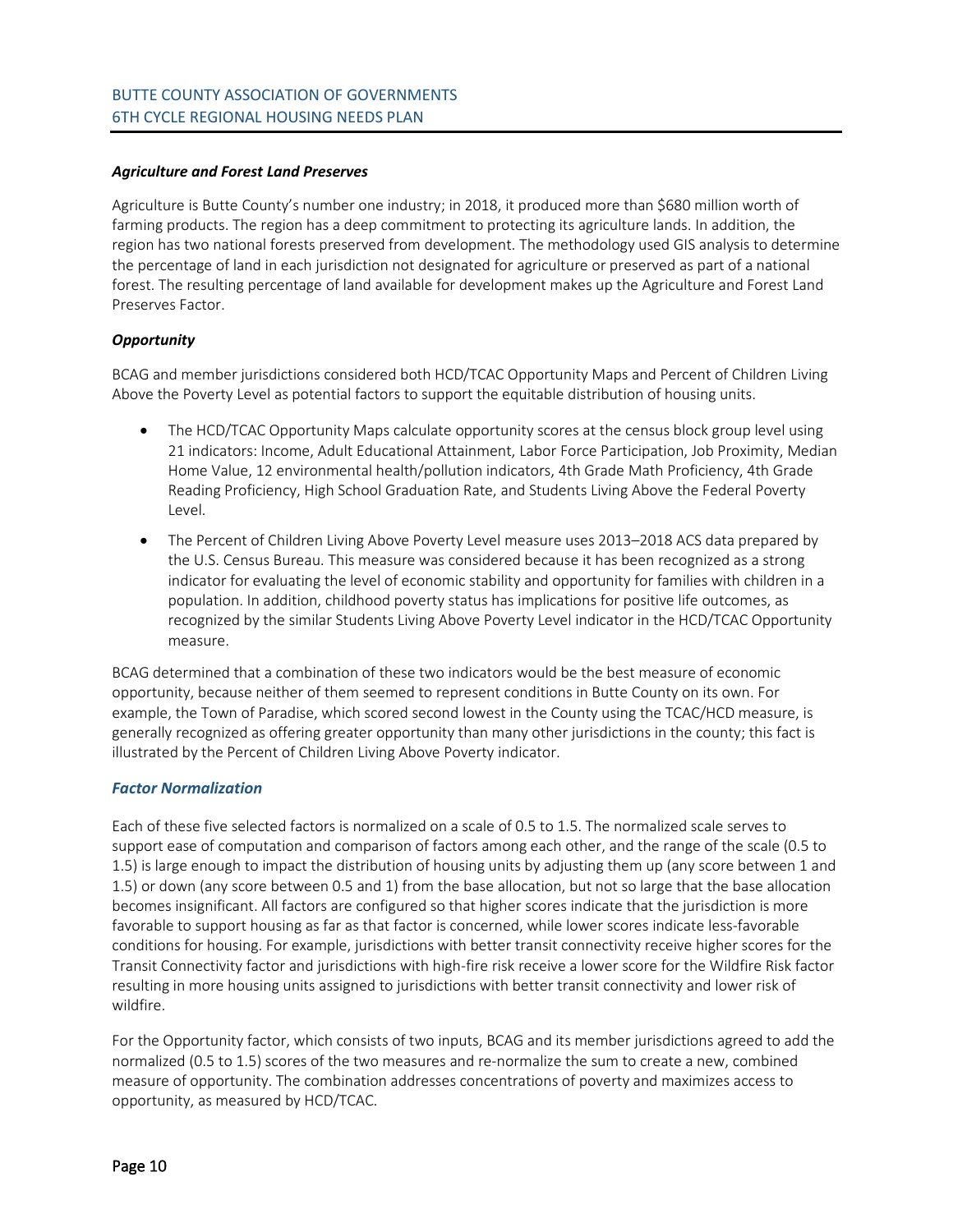#### *Factor Weighting*

Following selection of the factors, the draft methodology assigns weights to each. These weights establish what percentage of the total allocation will be distributed based on that factor. Each of the factors advance important priorities in the BCAG region and were therefore assigned an equal weight of 10 percent each so that 50 percent of the allocation is determined by the five factors. The remaining 50 percent of units are allocated in accordance with the Regional Growth Forecast and the base allocation. This supports consistency with the Regional Transportation Plan and Sustainable Communities Strategy (RTP/SCS), as well as member jurisdiction General Plans and favors a more balanced distribution of growth, rather than concentrating a vast majority in the City of Chico. All weights are summarized below.

- Combined TCAC/HCD Opportunity and Childhood Poverty Status Factor: 10-percent weight
- Transit Connectivity: 10-percent weight
- Number of Jobs: 10-percent weight
- Wildfire Risk: 10-percent weight
- Agriculture and Forest Land Preserves: 10-percent weight
- Base Allocation: 50-percent weight

Table 5 shows the resulting factor-adjusted allocations for each jurisdiction.

| Jurisdiction   | <b>Base Allocation</b> | <b>Factor-Adjusted Allocation</b> | Net Change |
|----------------|------------------------|-----------------------------------|------------|
| <b>Biggs</b>   | 87                     | 81                                | (6)        |
| Chico          | 3,016                  | 3,488                             | 472        |
| Gridley        | 362                    | 345                               | (17)       |
| Oroville       | 650                    | 625                               | (25)       |
| Paradise       | 376                    | 342                               | (34)       |
| Unincorporated | 2,212                  | 1,822                             | (390)      |
| Total          | 6,703                  | 6,703                             |            |

#### TABLE 5 BASE ALLOCATION AND FACTOR ADJUSTMENT

#### **FIRE REBUILD ALLOCATION**

Once the regular growth allocation has been distributed to each jurisdiction, the fire rebuild allocation is added to reach the total allocation for all jurisdictions. As described previously, this step simply distributes the units explicitly assigned by HCD as fire rebuild units to the two jurisdictions that lost housing units in the Camp Fire, based on each jurisdiction's proportion of total housing units lost. Table 6 shows the combination of the factor-adjusted regular growth allocation with the fire rebuild allocation to create the cumulative total allocation.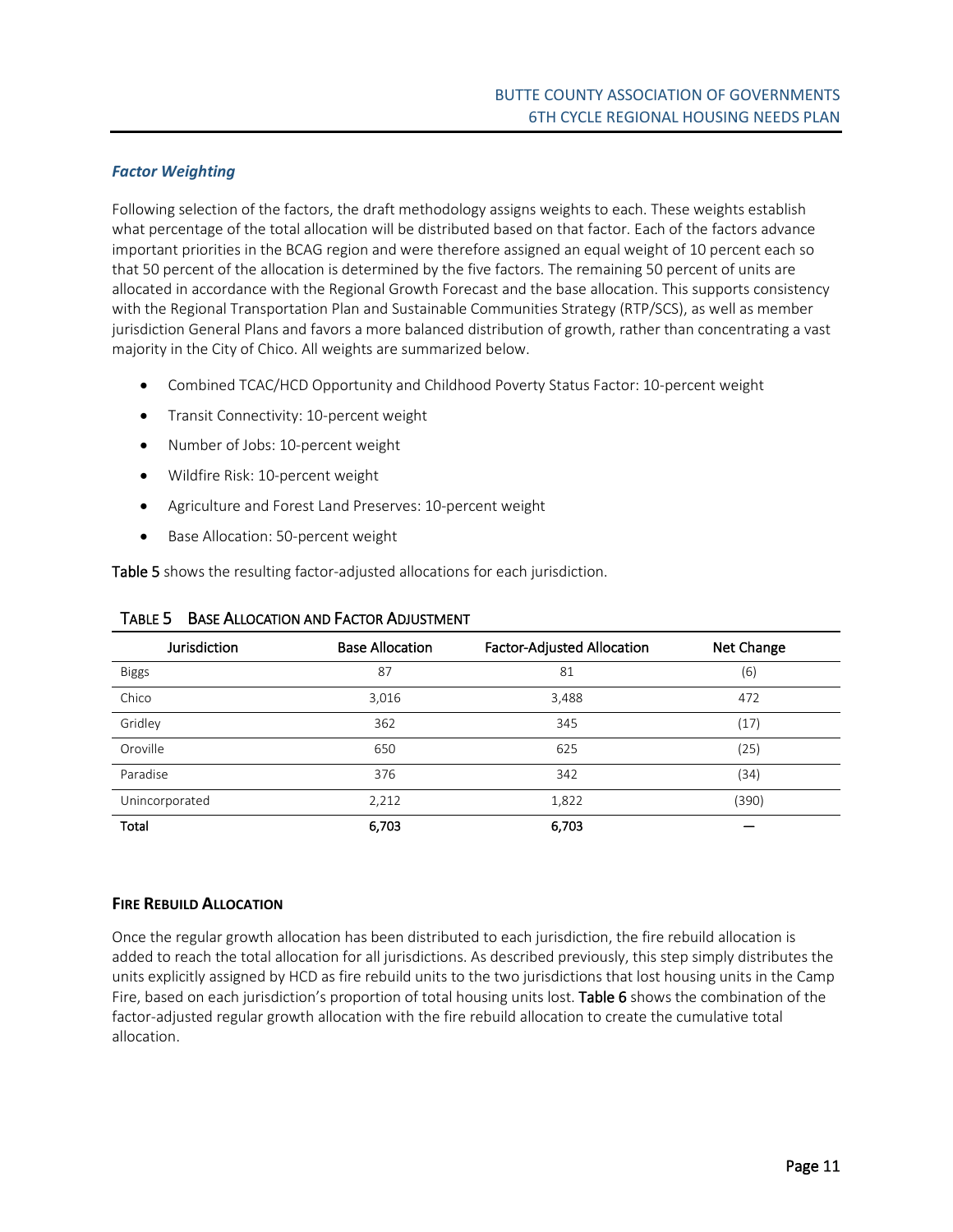| Jurisdiction   | <b>Factor-Adjusted Allocation</b> | <b>Fire Allocation</b> | <b>Total Allocation</b> |
|----------------|-----------------------------------|------------------------|-------------------------|
| <b>Biggs</b>   | 81                                |                        | 81                      |
| Chico          | 3,488                             |                        | 3,488                   |
| Gridley        | 345                               |                        | 345                     |
| Oroville       | 625                               |                        | 625                     |
| Paradise       | 342                               | 6,837                  | 7,179                   |
| Unincorporated | 1,822                             | 1,966                  | 3,788                   |
| Total          | 6,703                             | 8,803                  | 15,506                  |

#### TABLE 6 FIRE REBUILD AND FINAL ALLOCATION

#### **4.2 INCOME ALLOCATION METHODOLOGY**

The regional housing allocation provided by HCD includes both a total number of housing units and a distribution of those units across four affordability tiers: very low-income, low-income, moderate-income, and above-moderate income. Once the overall allocation for each jurisdiction is set, each jurisdiction's housing unit allocation must be distributed among the four income tiers and the sum allocation in each income tier across all jurisdictions must equal the total amount set by HCD for the entire region. The BCAG regional income tier allocation from HCD is separated into two categories: regular growth and fire rebuild units, which are shown in Table 7.

|                | Regular Growth |            | Fire Rebuild |            | All Units Combined |            |  |
|----------------|----------------|------------|--------------|------------|--------------------|------------|--|
| Income Level   | Unit Percent   | Unit Total | Unit Percent | Unit Total | Unit Percent       | Unit Total |  |
| Very low       | 26.4%          | 1,771      | 3.5%         | 310        | 13.4%              | 2,081      |  |
| Low            | 14.6%          | 980        | 3.5%         | 310        | 8.3%               | 1,290      |  |
| Moderate       | 15.8%<br>1.060 |            | 24.3%        | 2.142      | 20.7%              | 3,202      |  |
| Above Moderate | 43.1%          | 2.892      | 68.6%        | 6.041      | 57.6%              | 8,933      |  |
| Total          | 100%           | 6,703      | 100.00%      | 8,803      | 100%               | 15,506     |  |

#### TABLE 7 BCAG REGIONAL INCOME TIER ALLOCATION

Note: Due to rounding, percentages may not total precisely.

#### **REGULAR GROWTH INCOME DISTRIBUTION**

The approved methodology uses the following process to distribute the regular growth units by income tier to each jurisdiction. Each numbered step is accompanied by a bulleted description of the justification and relevant background to that step, where appropriate.

- 1. Determine the current distribution of household income tiers for each jurisdiction.
	- » This step uses data from the 2013–2018 ACS. Though this data predates the 2018 Camp Fire, it was agreed upon by PDG members as the best-available measure of household incomes.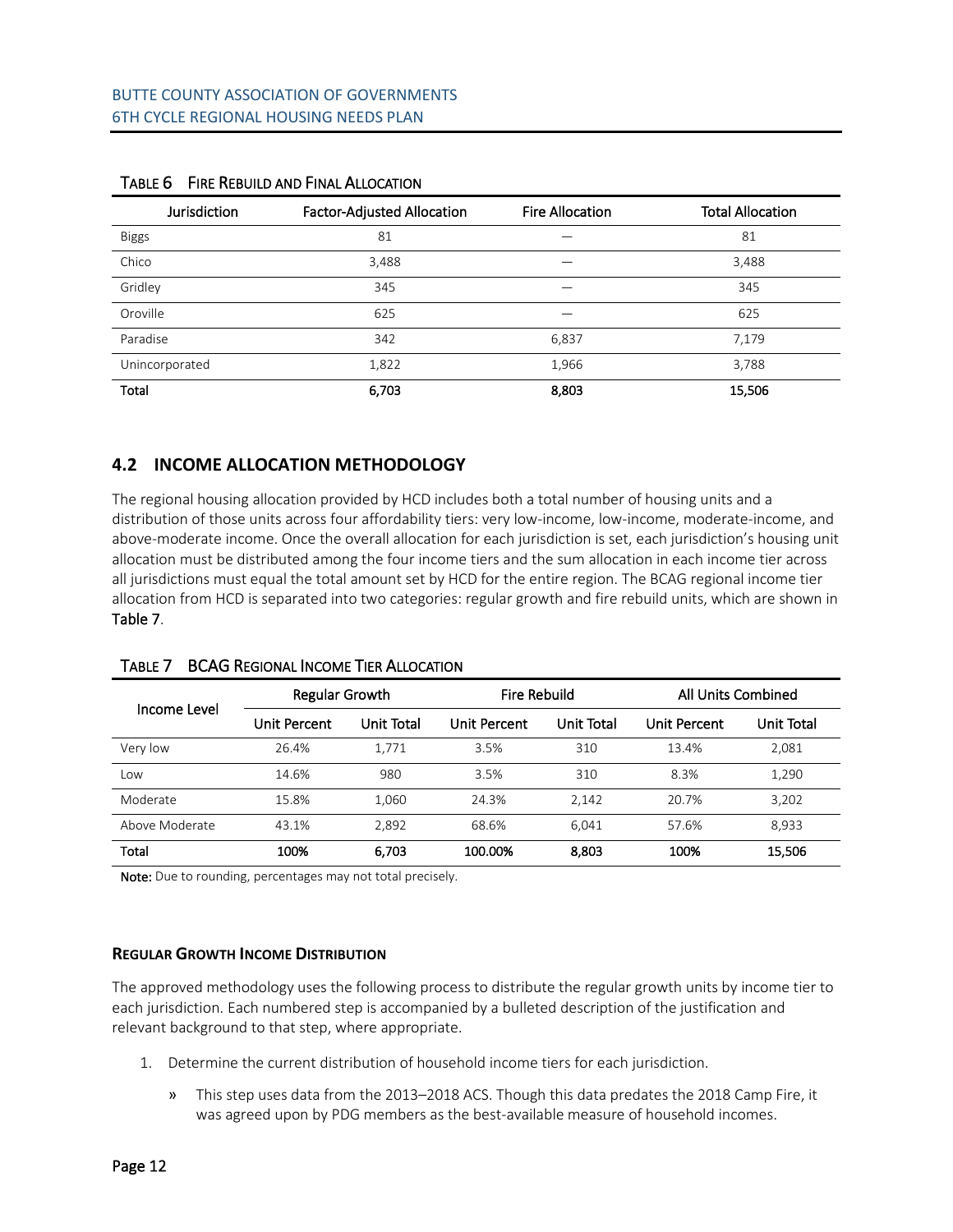- 2. Calculate the number of units to allocate to each municipality by income tier, such that they make proportional progress toward an equal distribution of income tiers over the long-term.
	- » The region aims to achieve an equal housing unit income distribution across all jurisdictions; however, the level of change needed is too extreme to reasonably achieve over the eight-year RHNA cycle. Instead, the methodology calculates the increase in units for each income tier needed to have each community match HCD's assigned income tier allocation by the horizon year 2040 and then adjust each municipality's income distribution on a straight-line basis for the eightyear period of the RHNA.
	- » BCAG's member agencies agree that the unincorporated County should not increase its share of low- and very low-income units, and that those units should instead be concentrated in better resourced, incorporated jurisdictions.
	- » Based on the ACS data gathered in step 1, the City of Biggs has already met its share of lowincome units needed to achieve an equal distribution by 2040. This would suggest that Biggs should receive a low-income allocation of zero. However, Government Code stipulates that all jurisdictions must receive an allocation of one or more units in both the low- and very low-income tiers, so Biggs is assigned one unit in the low-income tier.
- 3. Review each jurisdictions' combined allocation of low- and very low-income units to ensure that the combined percentage is less than or equal to the percentage assigned to it in the 5th Cycle. This requires reallocation for Biggs, Chico, Gridley, and Paradise.
	- » This step is in accordance with a practice followed in BCAG's 5th Cycle RHNA. The combined percentage of low- and very low-income units in the 5th Cycle RHNA were between 37.8 and 45.4 percent of units for all jurisdictions.
- 4. As a final step, the methodology makes adjustments to ensure that each jurisdiction's sum allocation across income tiers equals the jurisdiction's total regional allocation and that the county-wide allocation in each income tier is equal to the amount set by HCD. Note that this process also results in revised combined allocations of low- and very low-income units to Biggs, Chico, Gridley, and Paradise, whose percentages are greater than the percentages assigned in the 5th Cycle.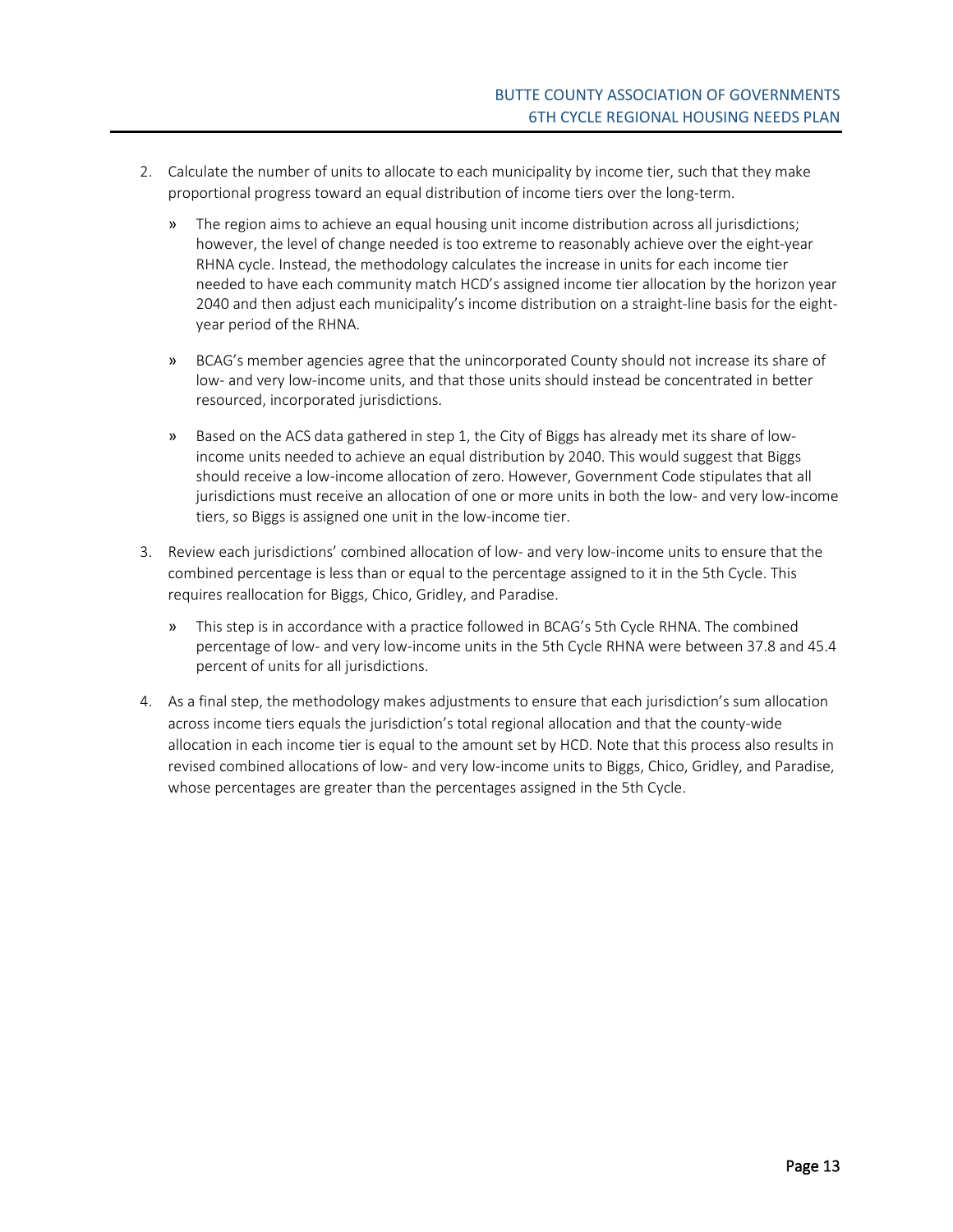TABLE 8 INCOME DISTRIBUTIONS BY JURISDICTION

|                        | Very Low |                                |       | Low                     |       | Moderate                |       | Above Moderate          |                         |
|------------------------|----------|--------------------------------|-------|-------------------------|-------|-------------------------|-------|-------------------------|-------------------------|
| Jurisdiction           | %        | <b>Housing</b><br><b>Units</b> | %     | Housing<br><b>Units</b> | %     | Housing<br><b>Units</b> | %     | Housing<br><b>Units</b> | Housing<br><b>Units</b> |
| City of Biggs          | 44.4%    | 36                             | 1.2%  | 1                       | 14.8% | 12                      | 39.5% | 32                      | 81                      |
| City of Chico          | 31.6%    | 1,101                          | 14.5% | 507                     | 22.1% | 770                     | 31.8% | 1,110                   | 3,488                   |
| City of Gridley        | 34.2 %   | 118                            | 11.9% | 41                      | 8.7%  | 30                      | 45.2% | 156                     | 345                     |
| City of Oroville       | 27.4%    | 171                            | 1.0%  | 6                       | 11.7% | 73                      | 60.0% | 375                     | 625                     |
| Town of Paradise       | 21.3%    | 73                             | 18.7% | 64                      | 9.4%  | 32                      | 50.6% | 173                     | 342                     |
| Unincorporated         | 14.9%    | 272                            | 19.8% | 361                     | 7.8%  | 143                     | 57.4% | 1,046                   | 1,822                   |
| <b>County Total</b>    | 26.4%    | 1,771                          | 14.6% | 980                     | 15.8% | 1,060                   | 43.1% | 2,892                   | 6,703                   |
| <b>HCD Requirement</b> | 26.4%    | 1,771                          | 14.6% | 980                     | 15.8% | 1,060                   | 43.1% | 2,892                   | 6,703                   |

The final distribution of units across all income tiers is shown in Table 8.

#### **FIRE REBUILD ALLOCATION INCOME DISTRIBUTION**

To distribute the fire rebuild units by income tier between the Town of Paradise and the County, the methodology assigns a rebuild share proportionate with the actual loss of units in each jurisdiction by income tier. This distribution is shown in Table 9.

|  | TABLE 9 FIRE REBUILD ALLOCATION INCOME DISTRIBUTION |  |
|--|-----------------------------------------------------|--|
|--|-----------------------------------------------------|--|

|                     | Very Low |                  | Low  |                         | Moderate |                         | Above Moderate |                         | Total                   |
|---------------------|----------|------------------|------|-------------------------|----------|-------------------------|----------------|-------------------------|-------------------------|
| Jurisdiction        | %        | Housing<br>Units | %    | Housing<br><b>Units</b> | %        | Housing<br><b>Units</b> | %              | Housing<br><b>Units</b> | Housing<br><b>Units</b> |
| Town of Paradise    | 3.5%     | 310              | 3.5% | 310                     | 14.6%    | 1.287                   | 56.0%          | 4.930                   | 6.838                   |
| Unincorporated      | 0.0%     |                  | 0.0% | 0                       | 9.7%     | 855                     | 12.6%          | 1,111                   | 1,965                   |
| <b>County Total</b> | 3.5%     | 310              | 3.5% | 310                     | 24.3%    | 2.142                   | 68.6%          | 6,041                   | 8,803                   |

#### **TOTAL ALLOCATION BY INCOME TIER**

As a final step, the jurisdictional allocation by income tier for regular growth and fire rebuild are combined, yielding the total allocation for each jurisdiction in each income tier, shown in Table 10. The final row in Table 10 shows the overall HCD requirement for comparison.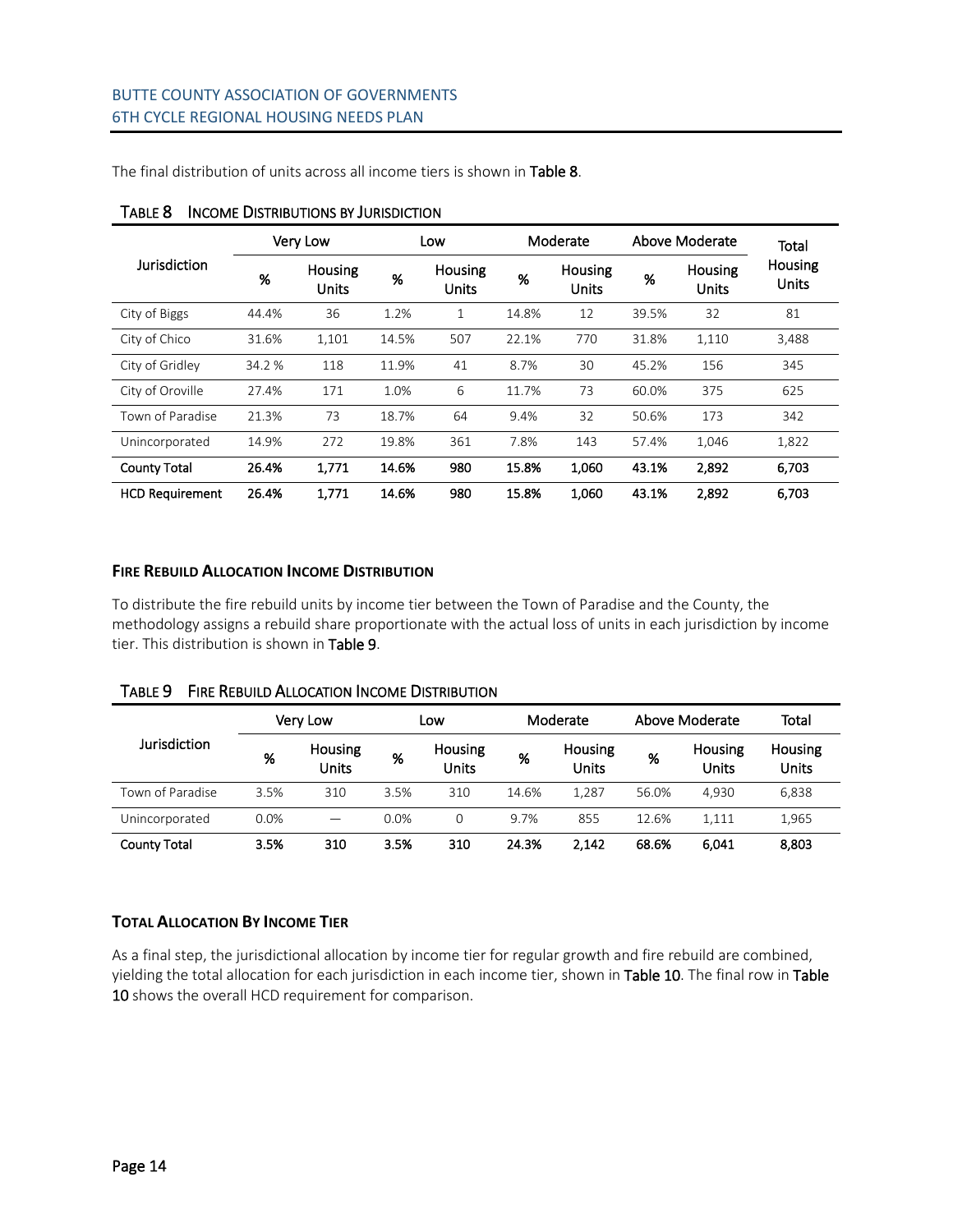| Jurisdiction               | Very Low |                         | Low   |                         | Moderate |                         | Above Moderate |                  | Total                   |
|----------------------------|----------|-------------------------|-------|-------------------------|----------|-------------------------|----------------|------------------|-------------------------|
|                            | %        | Housing<br><b>Units</b> | %     | Housing<br><b>Units</b> | %        | Housing<br><b>Units</b> | %              | Housing<br>Units | Housing<br><b>Units</b> |
| City of Biggs              | 44.4%    | 36                      | 1.2%  | 1                       | 14.8%    | 12                      | 39.5%          | 32               | 81                      |
| City of Chico              | 31.6%    | 1,101                   | 14.5% | 507                     | 22.1%    | 770                     | 31.8%          | 1,110            | 3,488                   |
| City of Gridley            | 34.2%    | 118                     | 11.9% | 41                      | 8.7%     | 30                      | 45.2%          | 156              | 344                     |
| City of Oroville           | 27.4%    | 171                     | 1.0%  | 6                       | 11.7%    | 73                      | 60.0%          | 375              | 625                     |
| Town of Paradise           | 5.3%     | 383                     | 5.2%  | 374                     | 18.4%    | 1,319                   | 71.1%          | 5,103            | 7,179                   |
| Unincorporated             | 7.2%     | 272                     | 9.5%  | 361                     | 26.3%    | 998                     | 56.9%          | 2,157            | 3,788                   |
| <b>County Total</b>        | 13.4%    | 2.081                   | 8.3%  | 1,290                   | 20.7%    | 3,202                   | 57.6%          | 8,933            | 15,506                  |
| Overall HCD<br>Requirement | 13.4%    | 2,081                   | 8.3%  | 1,290                   | 20.7%    | 3,202                   | 57.6%          | 8,933            | 15,506                  |

#### TABLE 10 TOTAL ALLOCATION BY INCOME TIER

#### **4.3 STATUTORY OBJECTIVES**

In compliance with California law, the final methodology furthers all statutory objectives, as outlined herein.

Objective 1. *Increasing the housing supply and the mix of housing types, tenure, and affordability in all cities and counties within the region in an equitable manner, which shall result in each jurisdiction receiving an allocation of units for low- and very low-income households.*

As described above, the methodology for allocating units in each income tier supports a redistribution of units, such that the jurisdictions that currently have a lesser share of low- and very low-income units receive a larger allocation. The methodology allocates units in all four income tiers to each of the region's six jurisdictions.

Objective 2. *Promoting infill development and socioeconomic equity, the protection of environmental and agricultural resources, the encouragement of efficient development patterns, and the achievement of the region's greenhouse gas reductions targets provided by the California Air Resources Board pursuant to Government Code Section 65080.*

The methodology places the preponderance of units in incorporated, urbanized municipalities to support infill and socioeconomic equity. Moreover, two of the factors used in the methodology prioritize transit connectivity and proximity to jobs to encourage efficient development patterns and support efforts to minimize VMT and greenhouse gas (GHG) emissions. The methodology's incorporation of the Growth Forecast used in the RTP further supports consistency of the methodology with planning efforts to achieve regional GHG emission-reduction targets. Additionally, the Agriculture and Forest Land Preserves factor prioritizes locating housing in areas not preserved or dedicated to agricultural uses or open space.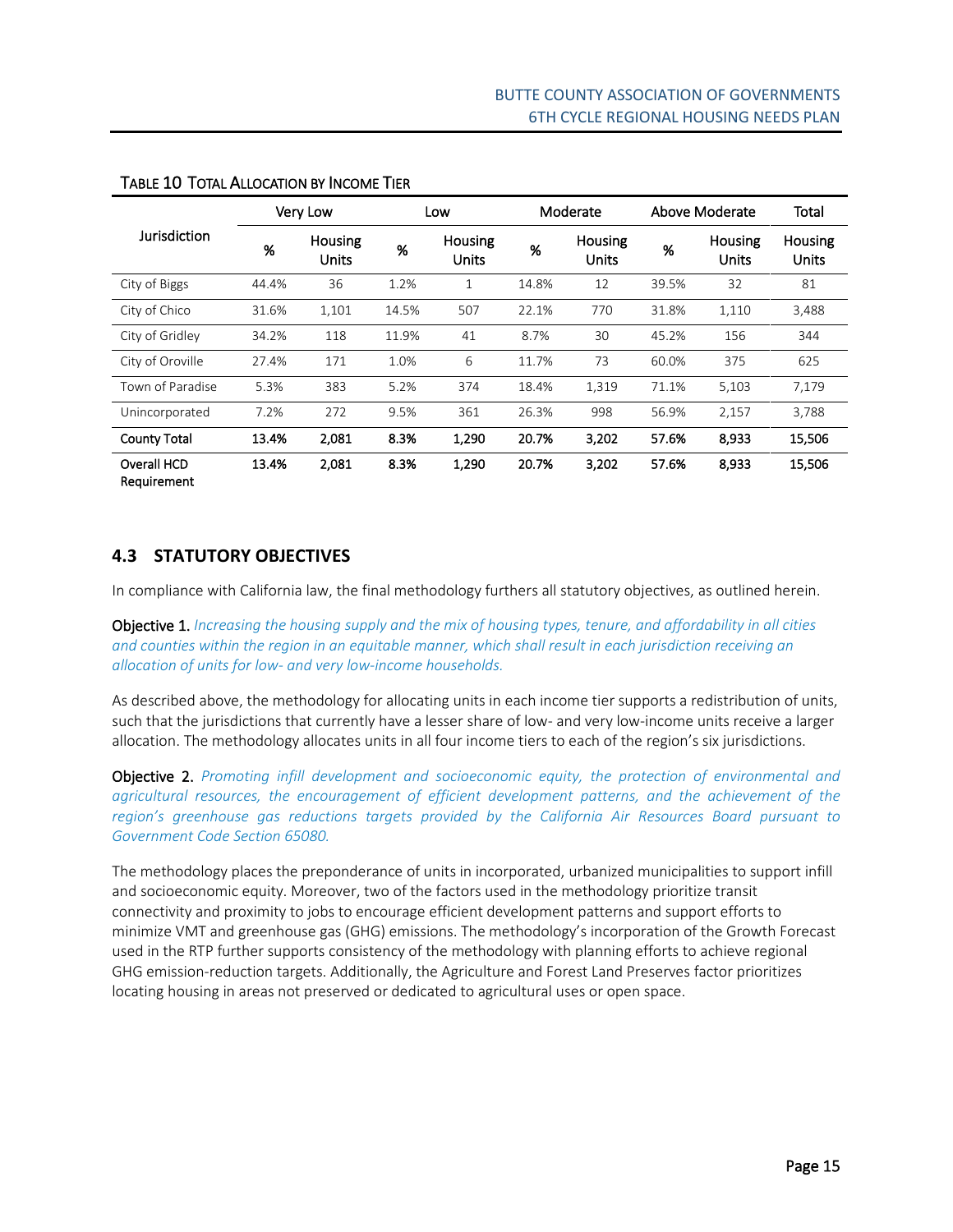Objective 3. *Promoting an improved intraregional relationship between jobs and housing, including an improved balance between the number of low-wage jobs and the number of housing units affordable to low-wage workers in each jurisdiction.*

A typical target relationship between jobs and housing is between 1.3 and 1.6 jobs for every one housing unit. No jurisdiction in the BCAG region has achieved this balance. Two jurisdictions (Paradise and Oroville) have an excess of jobs, although these estimates do not account for the Camp Fire so the number of jobs in Paradise has likely decreased. All other jurisdictions have an oversupply of housing units compared to jobs, as depicted in Table 11.

| <b>Jurisdiction</b>   | <b>Total Jobs</b> | <b>Total Housing Units</b> | <b>Jobs-Housing Balance</b> |
|-----------------------|-------------------|----------------------------|-----------------------------|
| <b>Biggs</b>          | 237               | 696                        | 0.34                        |
| Chico                 | 49.238            | 41,738                     | 1.18                        |
| Gridley               | 2,252             | 2,540                      | 0.89                        |
| Oroville              | 12.879            | 7,391                      | 1.74                        |
| Paradise              | 4,226             | 1,766                      | 2.39                        |
| County Unincorporated | 11.869            | 31.991                     | 0.37                        |

#### TABLE 11 JOBS TO HOUSING BALANCE

The jobs-housing fit, or relationship of low-wage jobs to very low- and low-income households, shows similar but slightly different results. Looking only at existing low- and very low-income households and low-wage jobs located in the jurisdictions, Oroville (2.24 low-wage jobs to low-income households), Chico (2.13 low-wage jobs to low-income households), and Gridley (1.69 low-wage jobs to low-income households) show a need for more low- and very low-income housing in this respect.

The allocation methodology addresses these issues as follows:

- 1. The fire rebuild allocation addresses the pre-Camp Fire imbalance of jobs to housing units in Paradise by assigning a large number of units to that jurisdiction.
- 2. Oroville's higher number of jobs and better transit access, reflected in the Jobs and Transit Connectivity Factors, support the allocation of more housing units to Oroville. However, Oroville's low Opportunity Score suggests that fewer units should be assigned to it. Further, Oroville's existing lowand very low-income households as a percentage of total households in the city exceeds the regional average, so, in accordance with Objective 4, the city's percentage allocation of low- and very lowincome households is less than the percentage allocation to other jurisdictions.
- 3. Gridley is just slightly outside of the preferred jobs-housing fit and is allocated a sufficient share of low- and very low-income housing units to encourage a shift to within the desired range.
- 4. Chico's significant allocation of housing units supports a better jobs-housing balance overall. Further, the City's proportionately large allocation of the region's low- and very low-income housing units supports an improved jobs-housing fit in Chico.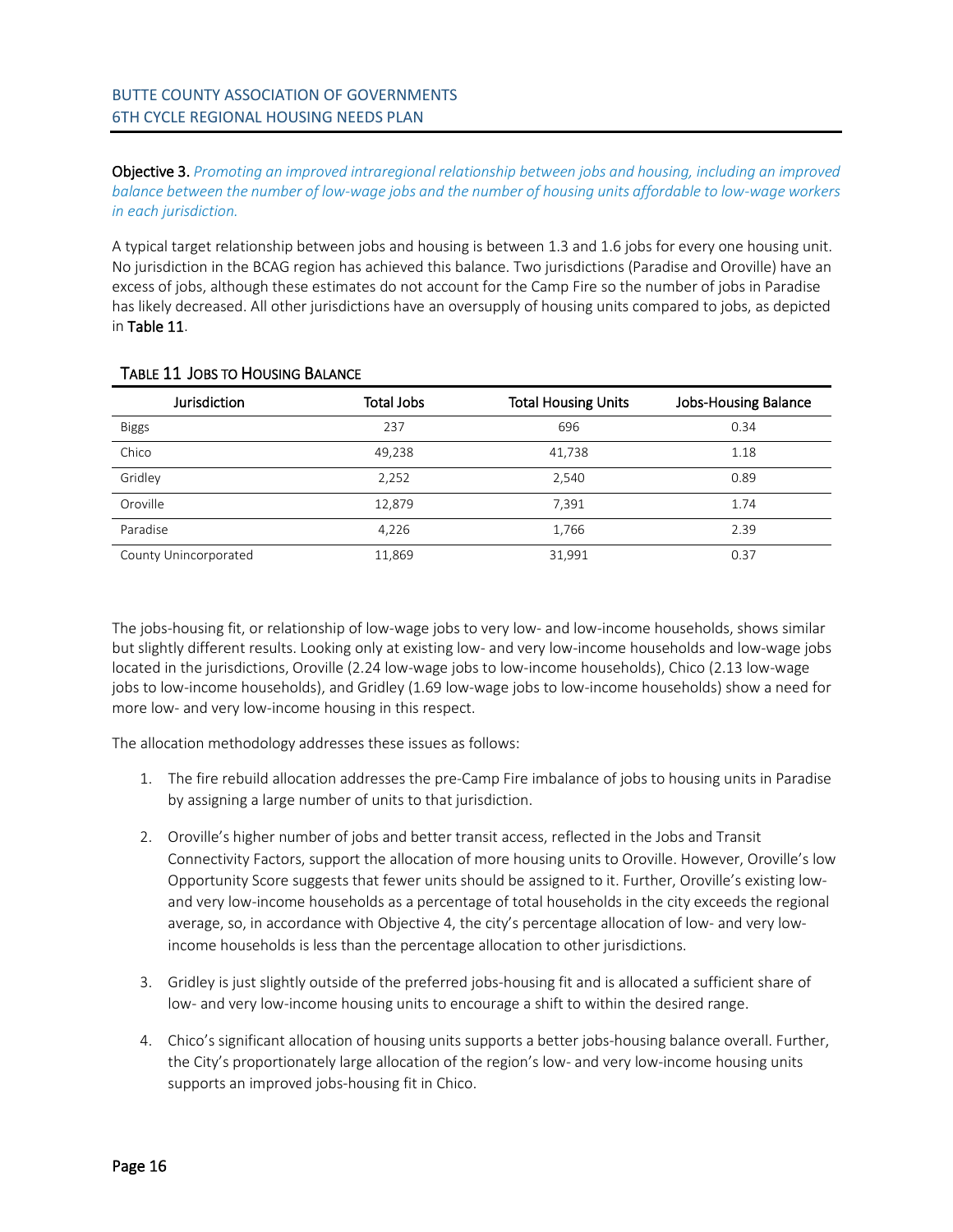Objective 4. *Allocating a lower proportion of housing need to an income category when a jurisdiction already has a disproportionately high share of households in that income category, as compared to the countywide distribution of households in that category from the most recent American Community Survey.*

The methodology's distribution of housing units by income tier allocates a lower proportion of housing units by income category to jurisdictions whose existing share of units in that income tier is larger than the regional average. Similarly, the methodology allocates a greater proportion of units by income category to those jurisdictions whose existing share of units in that income tier is smaller than the regional average. As a result, all jurisdictions are assigned housing units by income tier at levels that would move their share of units by income tier closer to the regional average once constructed.

#### Objective 5. *Affirmatively furthering fair housing.*

BCAG addresses the objective of affirmatively furthering fair housing by including the HCD/TCAC Opportunity Analysis and Children Living in Poverty as factors in the methodology.

The methodology results in a concentration of housing units in the City of Chico, which offers by far the greatest opportunity in the county, as defined by the HCD/TCAC Opportunity Maps. Chico is one of only two jurisdictions in the county to achieve a positive score (13.14) when the TCAC/HCD Opportunity Map census block group data is aggregated on a jurisdictional scale. The only other jurisdiction to receive a positive score, the City of Gridley, scored only 0.22, and all other jurisdictions scored below zero. Thus, the placement of a preponderance of units in the City of Chico is a strong step toward affirmatively furthering fair housing in the BCAG region.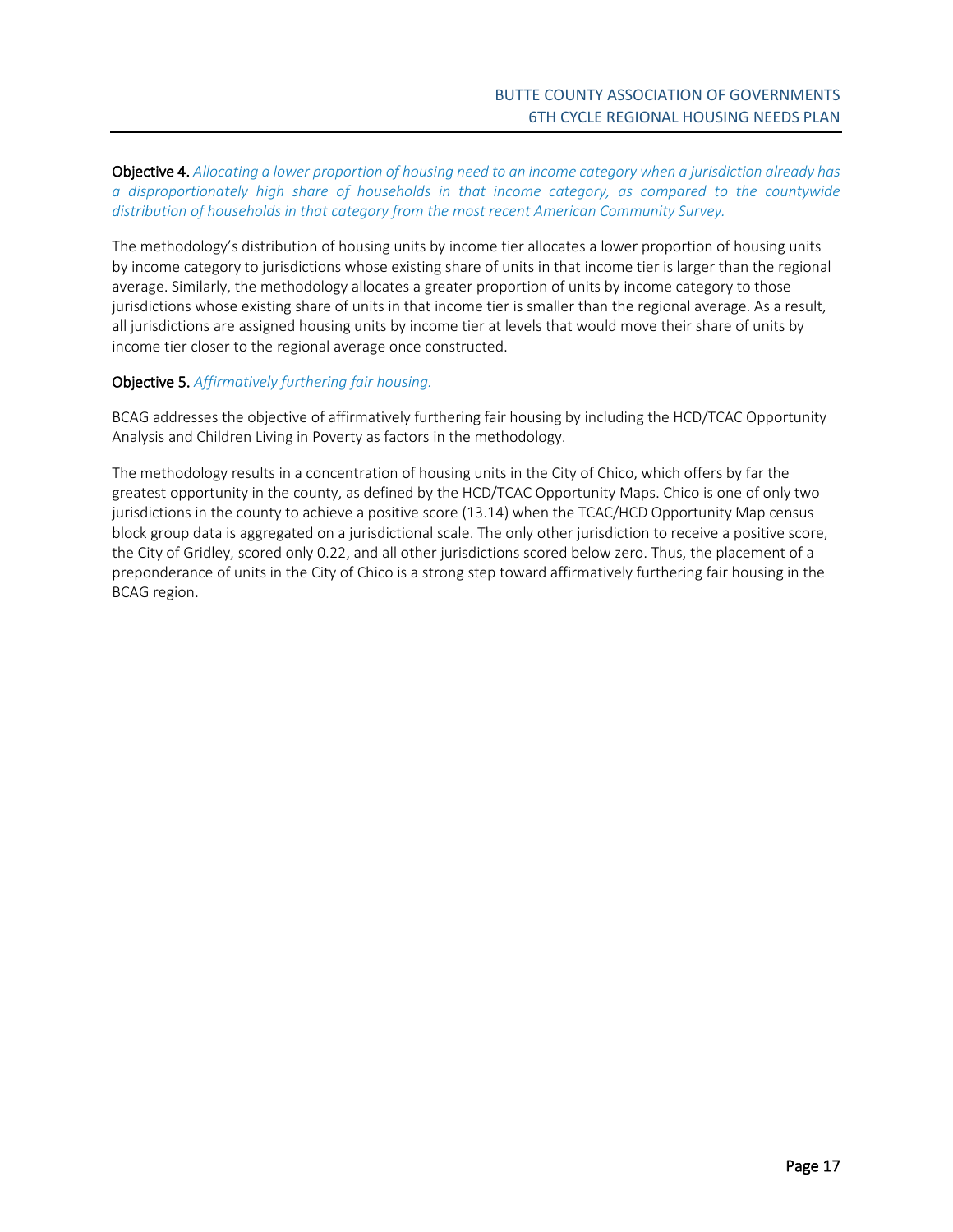This page intentionally left blank.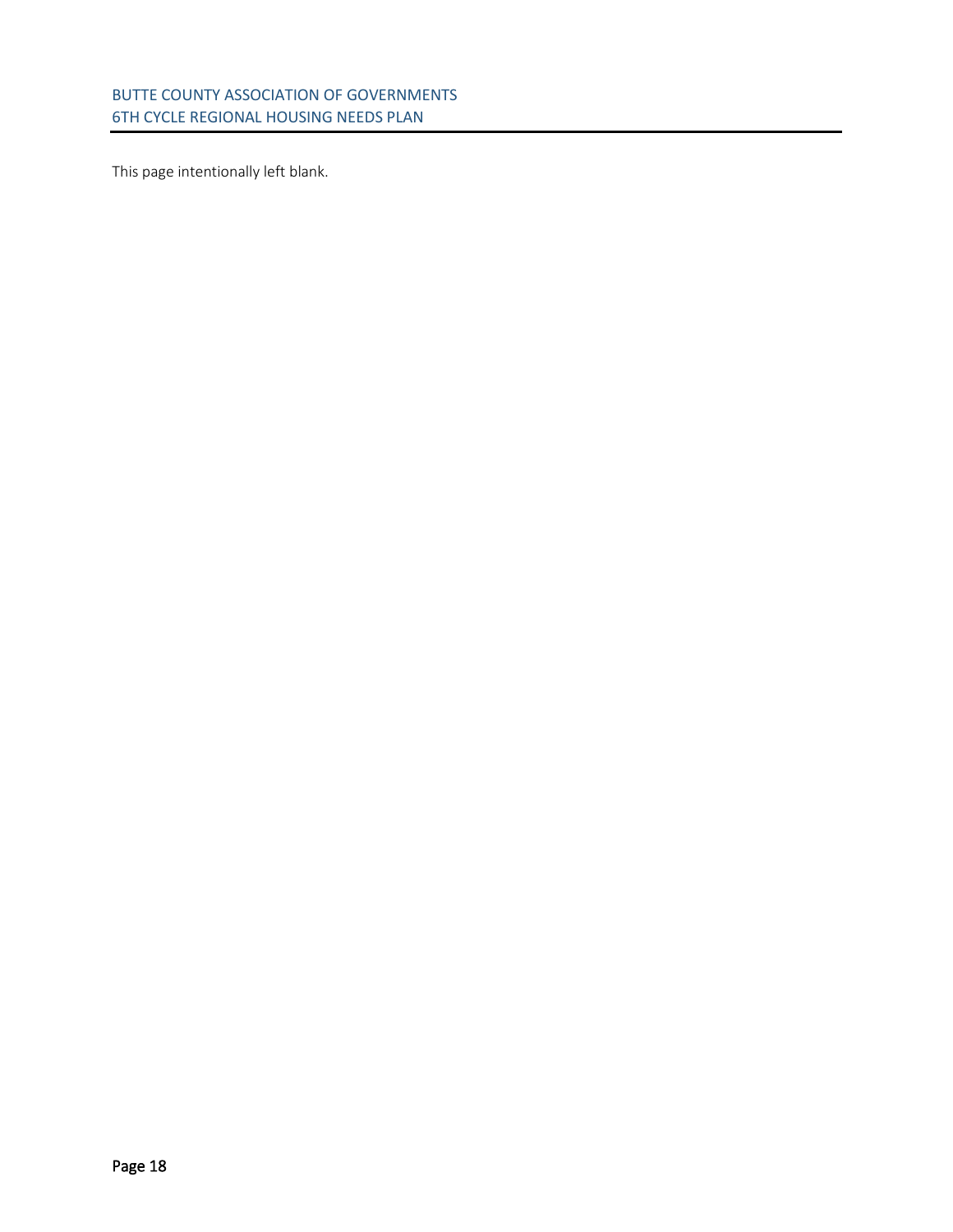# Appendices<br>1. Excerpts from California Government Code Section 65584

- 
- 2. Regional Allocation Determination Letter from HCD
- 3. RHNA Methodology Consistency Determination from HCD
- 4. Comments received on draft methodology and BCAG responses
- 5. Butte County Long-Term Regional Growth Forecasts 2018-2040
- 6. Affirmatively Furthering Fair Housing Survey Results
- 7. Public Outreach and Notices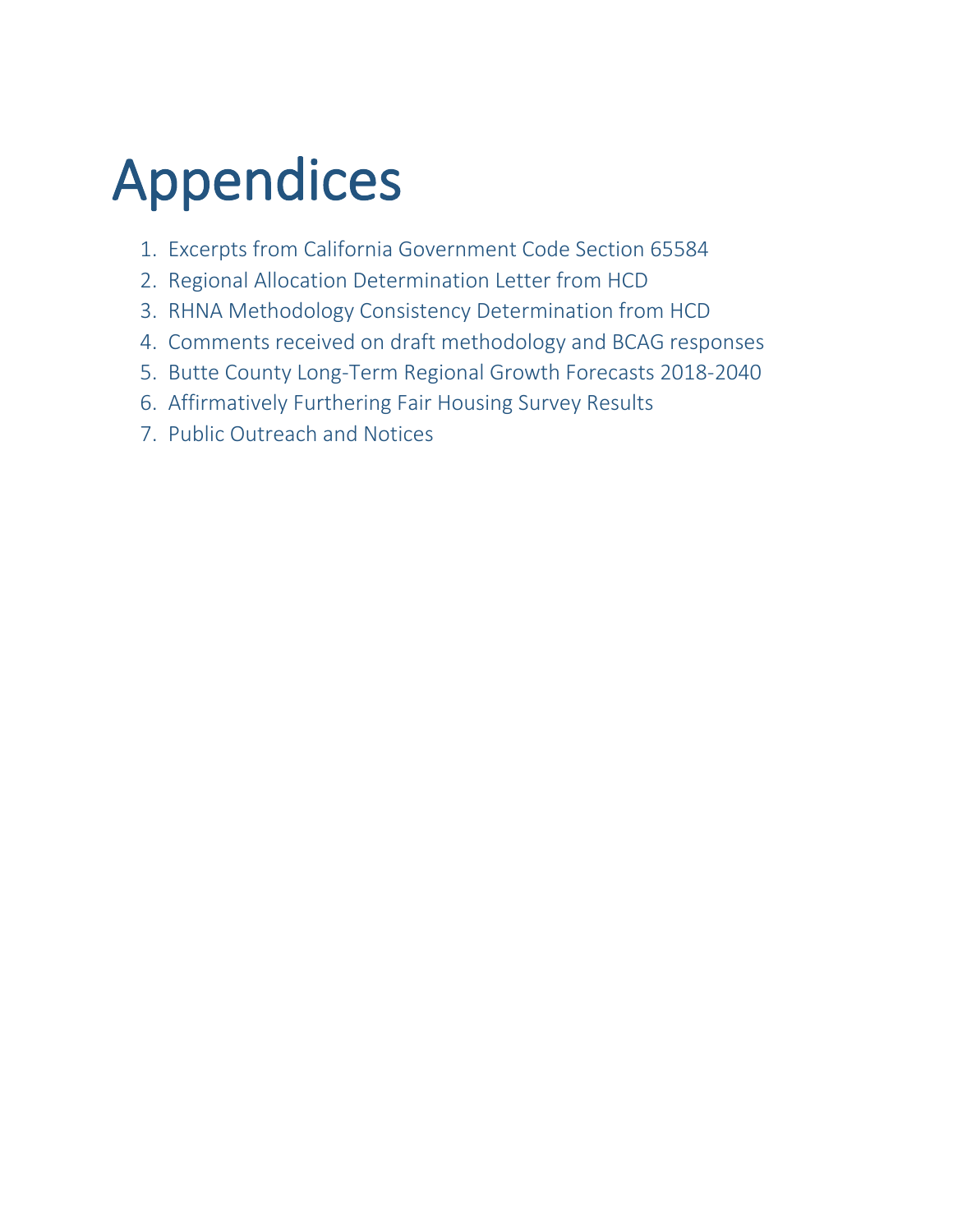APPENDIX 1<br>Excerpts from California Government Code Section 65584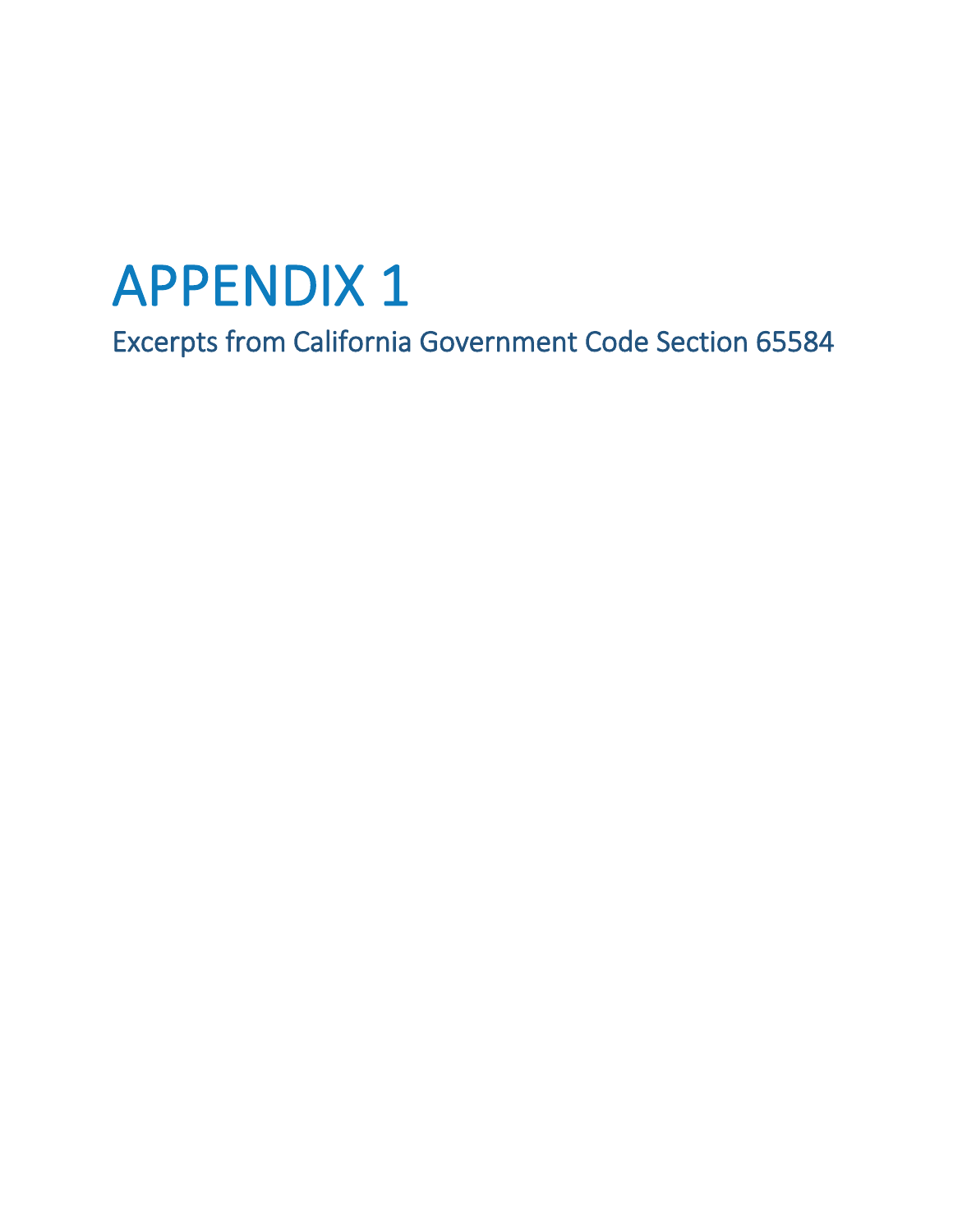

APPENDIX 2<br>Regional Allocation Determination Letter from HCD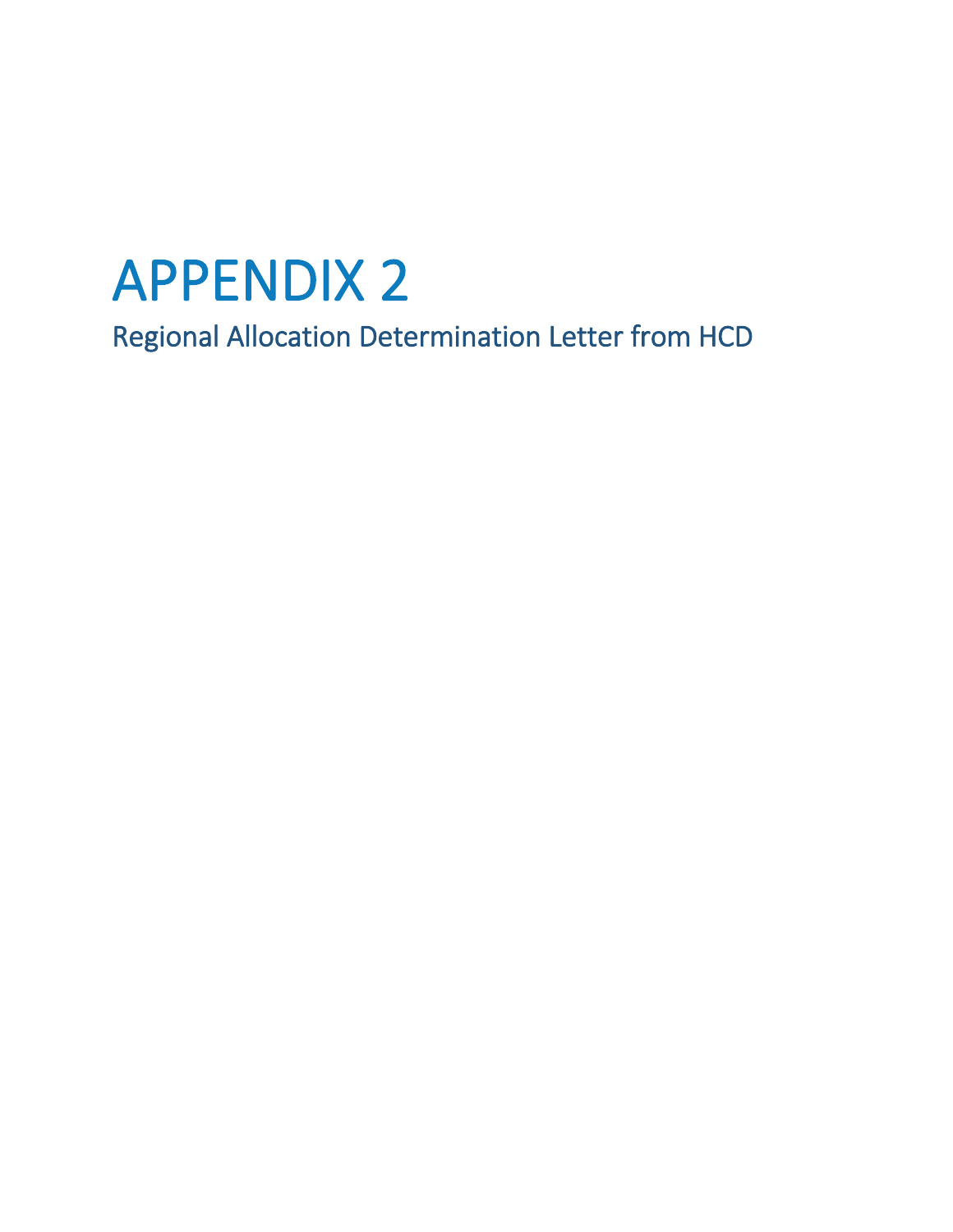

APPENDIX 3<br>RHNA Methodology Consistency Determination from HCD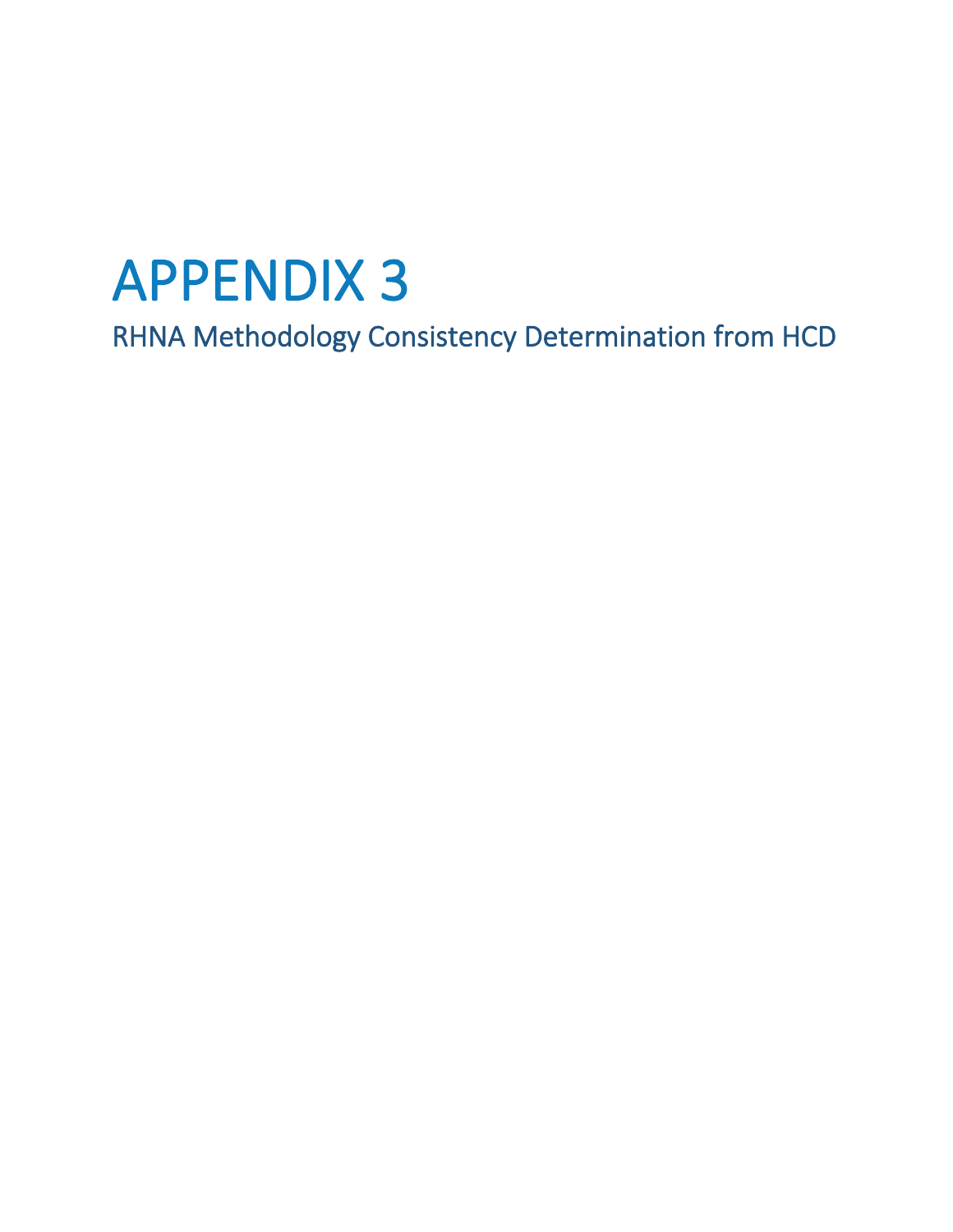APPENDIX 4<br>Comments received on Draft Methodology and BCAG responses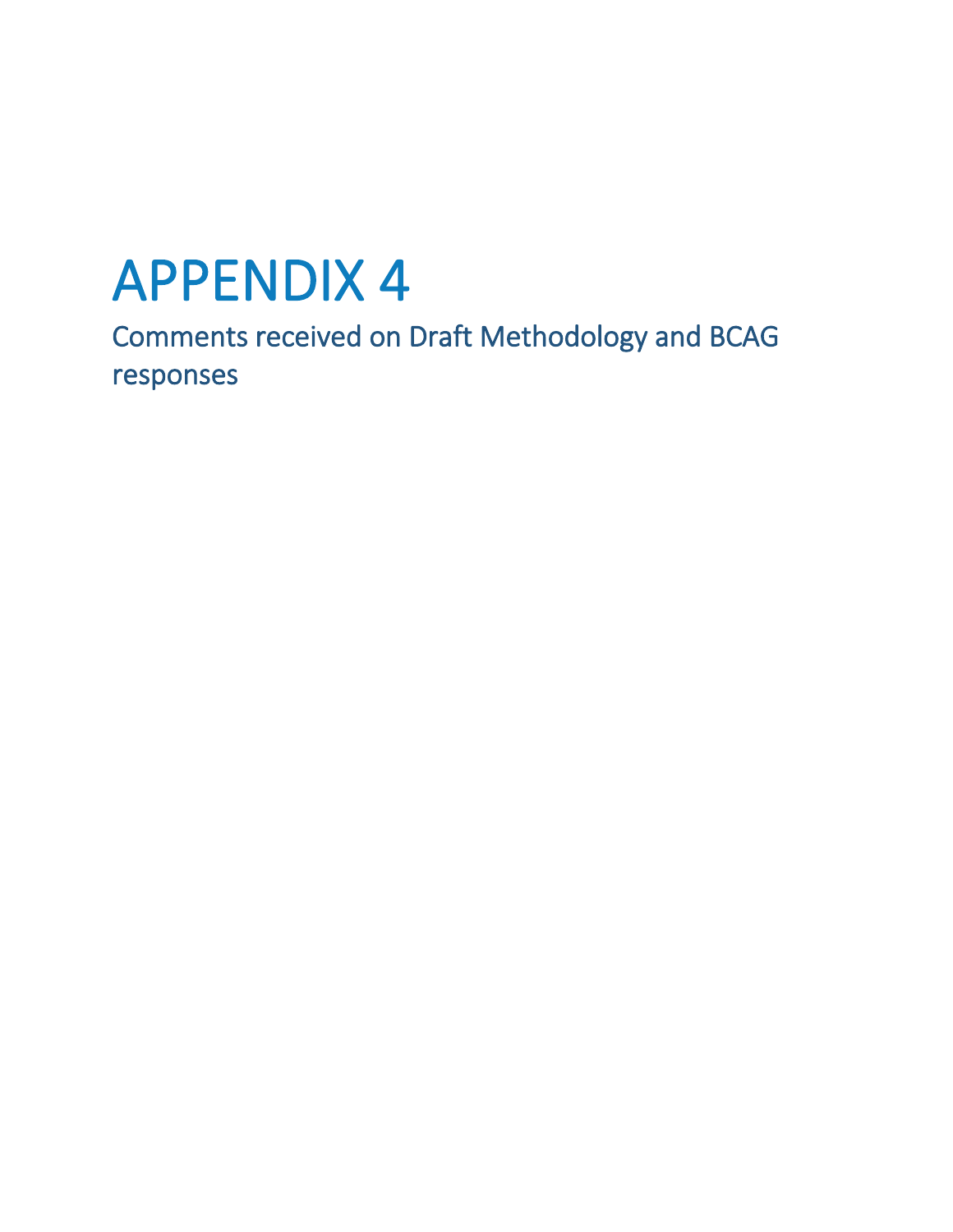APPENDIX 5<br>Butte County Long-Term Regional Growth Forecasts 2018-2040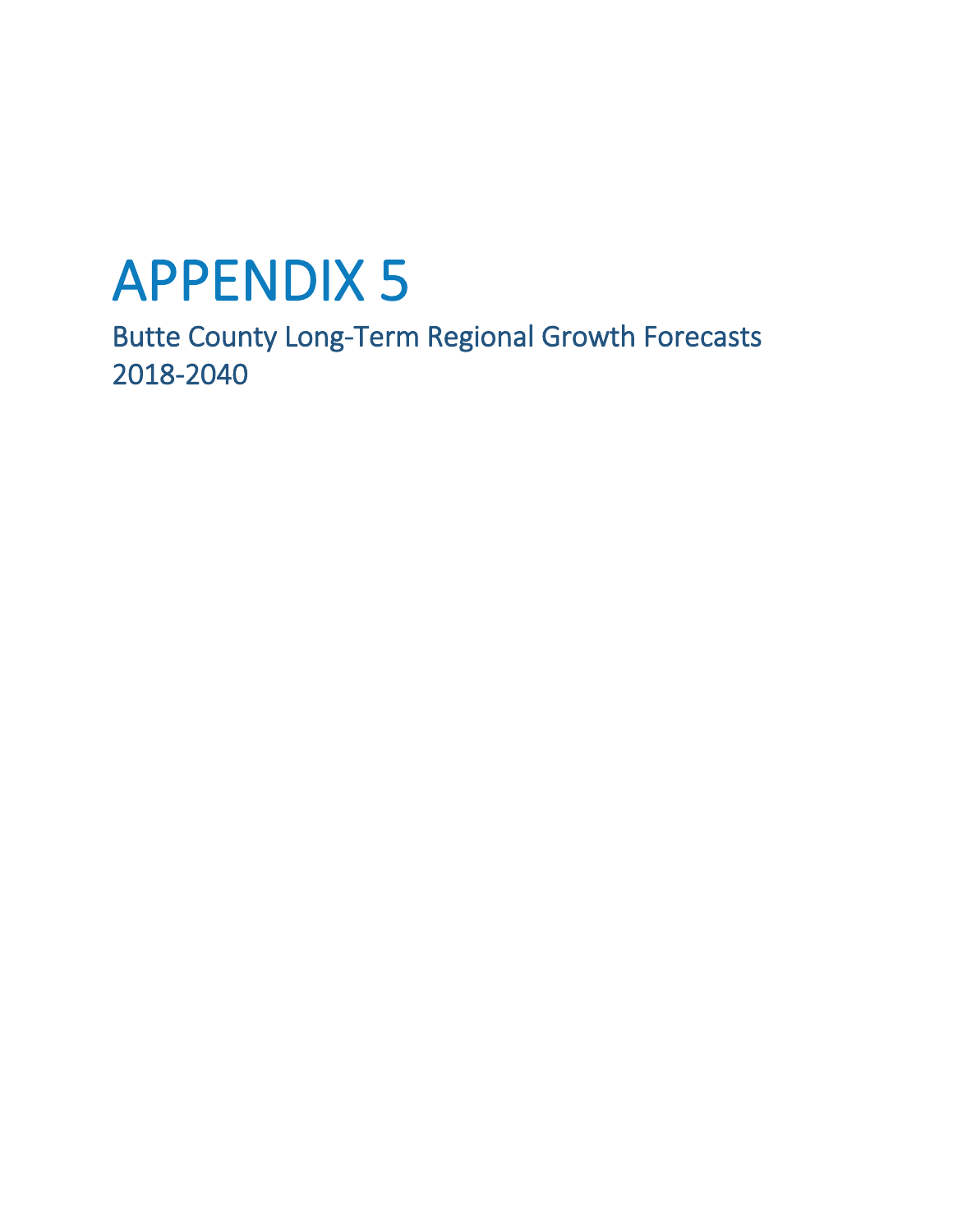

APPENDIX 6<br>Affirmatively Furthering Fair Housing Survey Results